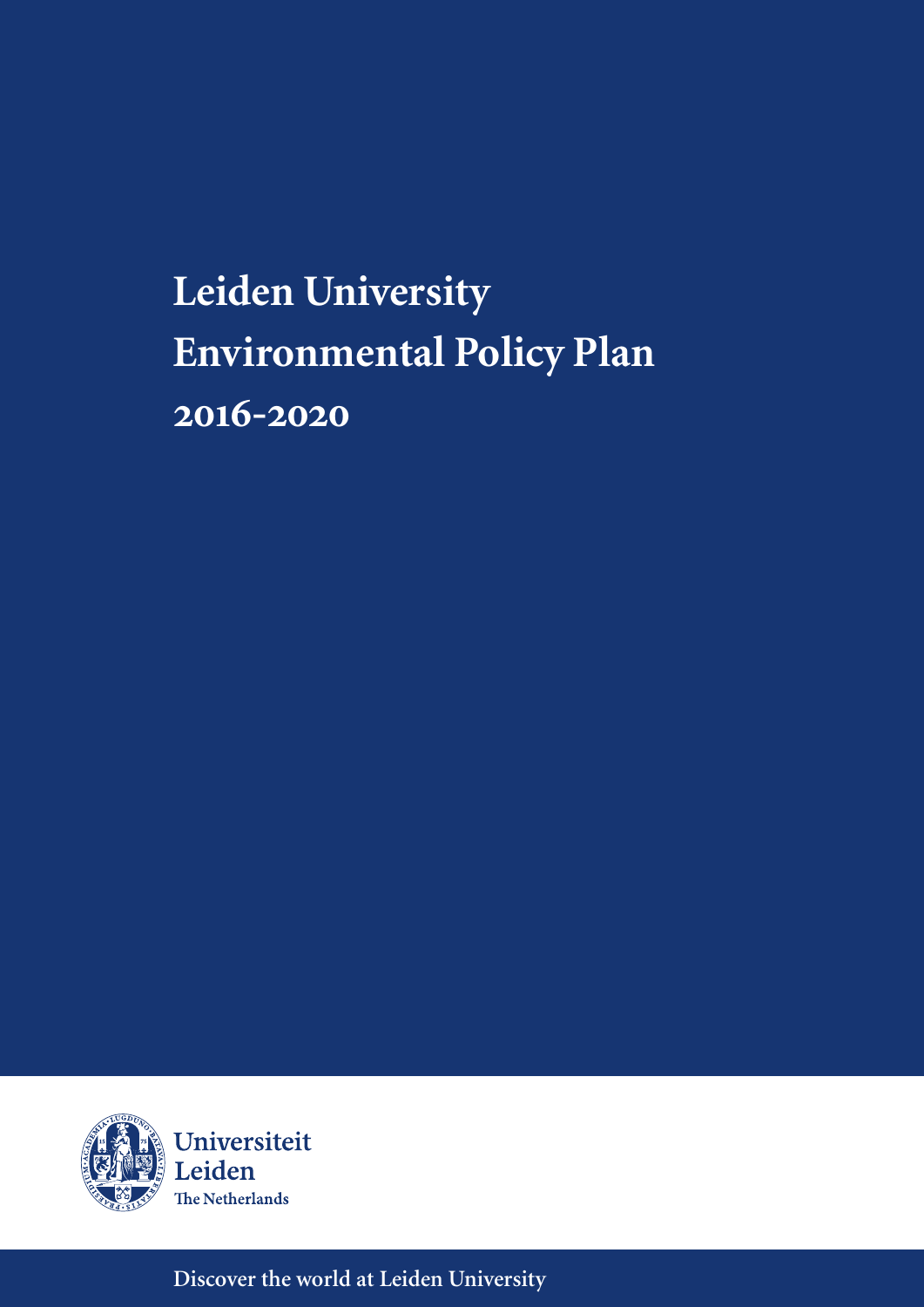# **Leiden University Environmental Policy Plan 2016-2020**



Final version 1 Februari 2016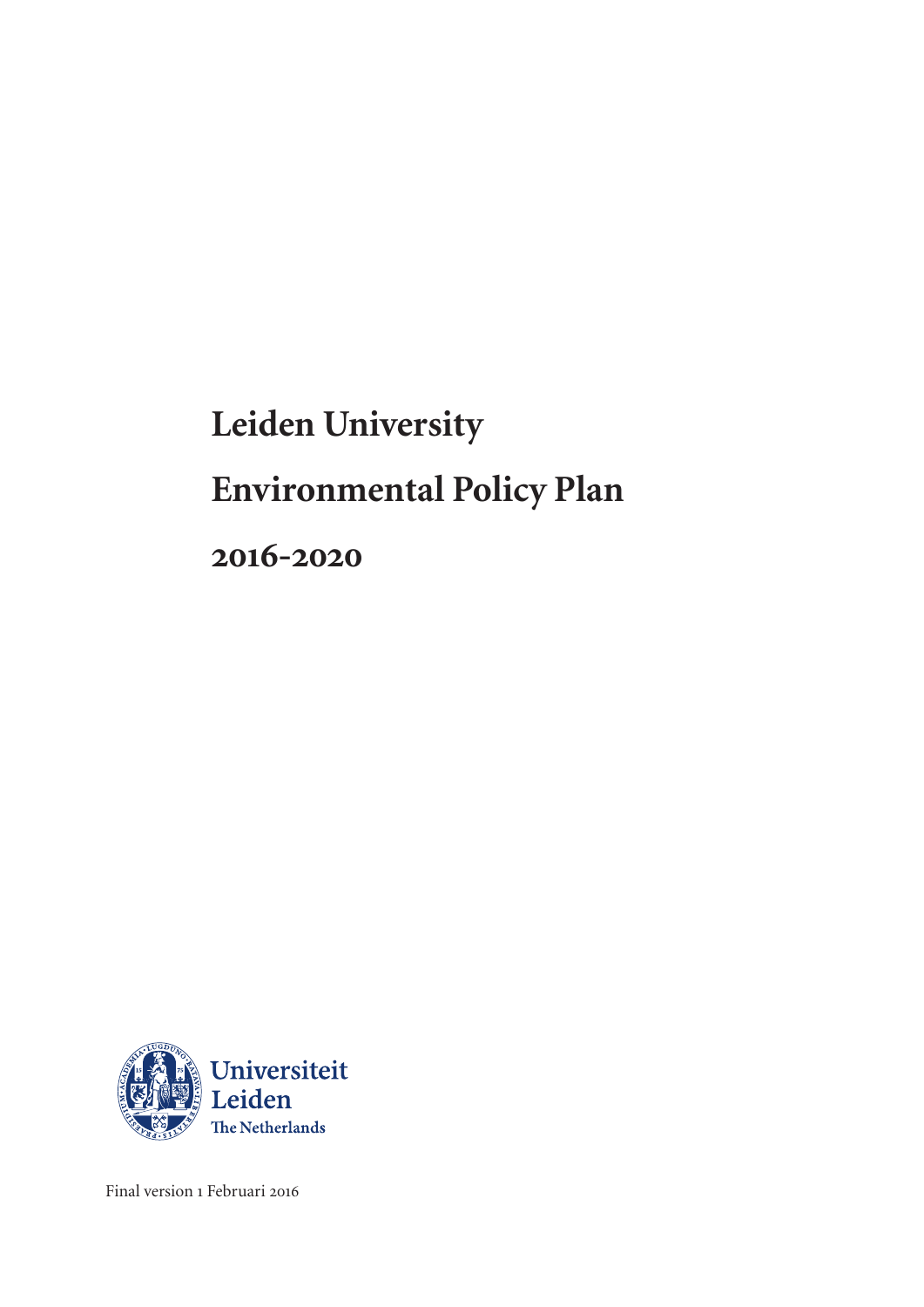# **Contents**

| 2. |  |
|----|--|
|    |  |
| 4. |  |
| 5. |  |
| 6. |  |
| 7. |  |
| 8. |  |
| 9. |  |
|    |  |
|    |  |
|    |  |

Translation by M. Hedges, M.A., SCM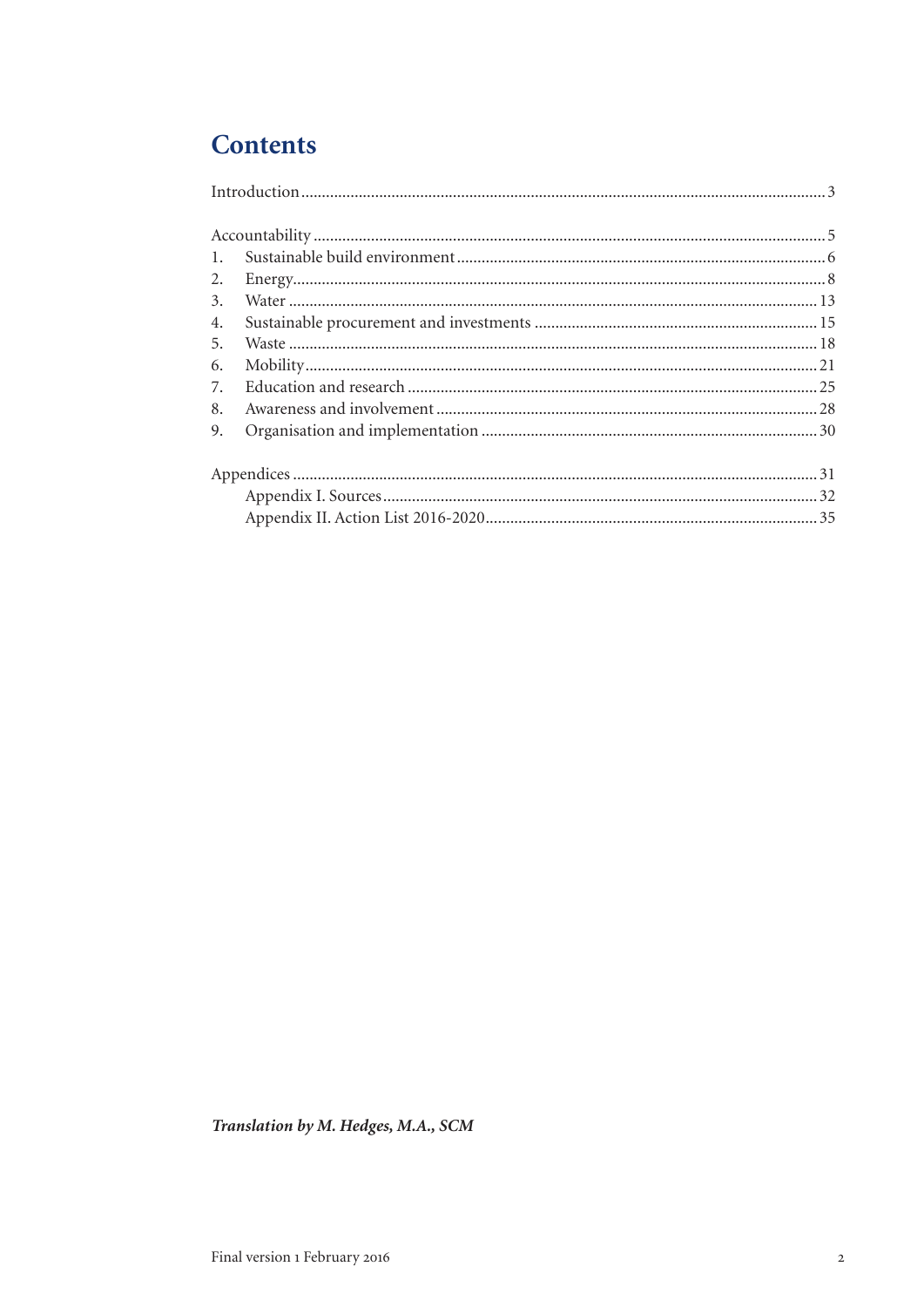# **Introduction**

As a leading European research university, Leiden University is aware of its role in society. One of the premises of the University's Institutional Plan 2015-2020 'Freedom to Excel' is that good academic research and education are crucial for a secure, healthy, sustainable, prosperous and just world. The University's role in society also means that it has responsibilities in the area of the environment and sustainability.

In its Environmental Policy Plan 2016-2020, Leiden University specifies in more detail how it intends to make its operations more sustainable and to incorporate issues relating to the environment and sustainability in its education and research. The Plan also covers the University's communications and involvement with the environmental policy. This Environmental Policy Plan applies to all parts of Leiden University except for the Faculty of Medicine, which in organisational terms is part of Leiden University Medical Center (LUMC).

The previous Environmental Policy Plan covered the period from 2009 to the end of 2013. A number of measures and actions have been implemented on the basis of that plan, mainly in the area of operational management. Although advances have been made in such areas as introducing renewable energy, starting construction of the new Science Campus and including the environment in the policy cycle, Leiden University wishes to present a more emphatic profile with respect to its environmental and sustainability performance. This is in line with the ambitions set out in the Institutional Plan. Moreover, evaluations have revealed that staff and students are often still unaware of the measures that have been implemented, which creates the impression that the University is not very active in the area of the environment.

The objectives of Leiden University's Environmental Policy Plan 2016-2020 are:

- $\bullet$  to further reduce the direct environmental impact arising from the University's activities to a level that at least corresponds with that of other broad-based universities;
- $\bullet$  to make the environmental and sustainability policy much more visible to the University's students, staff and stakeholders, and to substantially increase their participation in this policy.

To achieve these two objectives, Leiden University will focus on:

- improving its environmental and sustainability performance by means of six relevant and measurable themes: build environment, energy use, water, procurement and investments, waste and mobility;
- $\bullet$  further integrating sustainability in the University's core tasks: education and research;
- encouraging, implementing and safeguarding initiatives to ensure that the activities and results of the environmental and sustainability policy are widely visible, supported and recognised.

The measures within these six themes must reduce the University's CO<sub>2</sub> footprint in the coming years by 50%.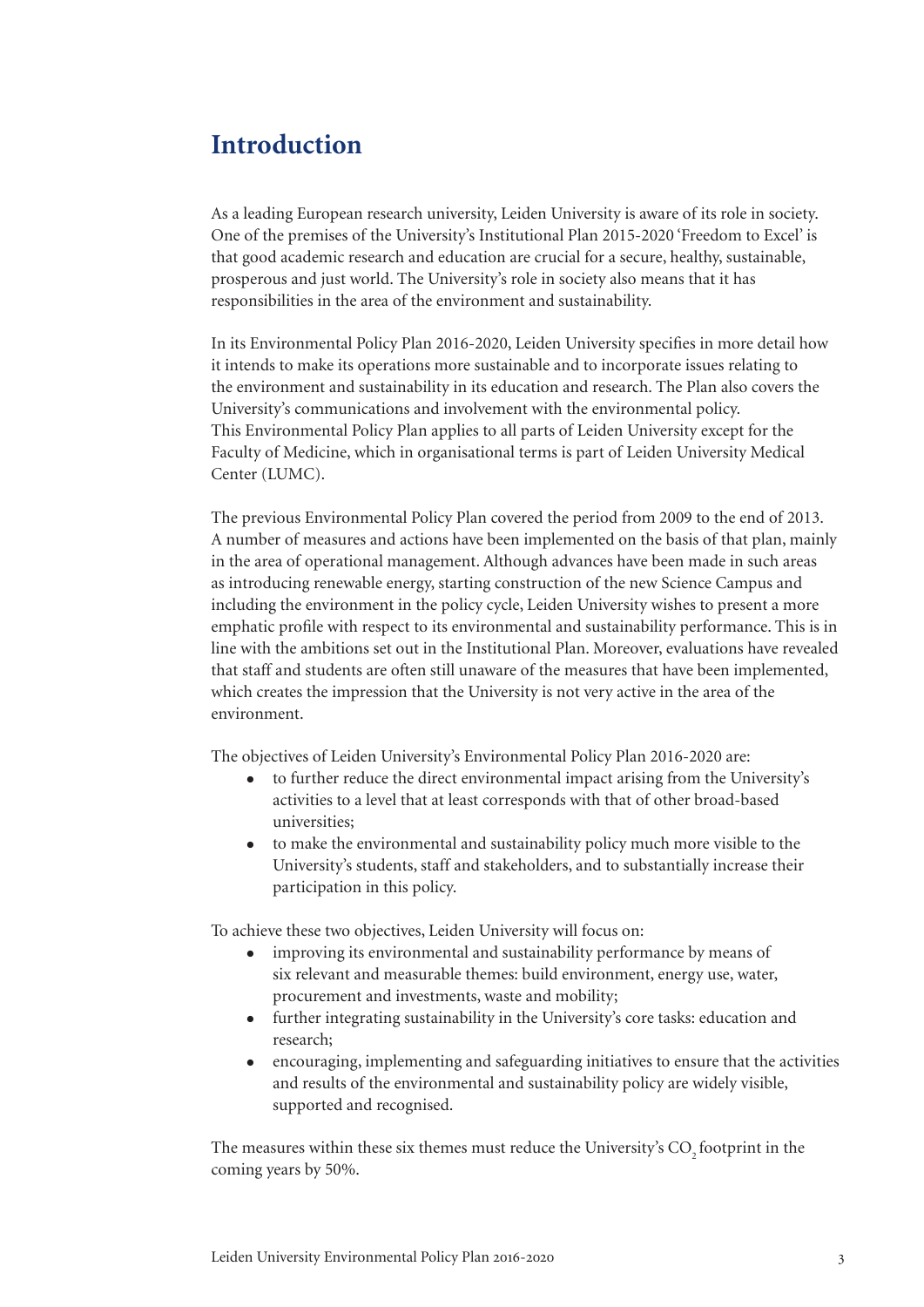The Environmental Policy Plan has been formulated by a project team consisting of staff from the Real Estate Department, the Health, Safety & Environment Department and the Strategic Communication & Marketing Department, and students from Green Keys Leiden. The project team received external support in sustainability reporting from the company 'Duurzaamheidsrapporteurs'. The process was supervised by a steering group consisting of the Dean of the Faculty of Science, the directors of Real Estate, Operational Management and Strategic Communication & Marketing, a student representative and the project leader of the project team.





*Figure 1:* Actual CO. footprint of Leiden University for the years 2013 and 2014 and a projection of the CO. footprint resulting from implementation of the measures specified in the goals GAS2, MOB4, MOB5, MOB6, WAS2, WAS3, WAS4 and WAS5 of the Plan to 2020. The first bar in the chart shows the  $\rm CO_2$  emissions in 2014 without offset. 'Third parties' include the temporary site connection to the Science Campus and connections where the building is leased. Source: Van Beek, commissioned by Leiden University

This Plan is an important step towards a more active and visible environmental policy. In the period covered by the Plan, the policy will be implemented swiftly, and where necessary, further developed. The involvement of the University community – both staff and students – is an essential element in all this. The Green Office, which will be set up in 2016, will have a key role in the design and continuity of this involvement.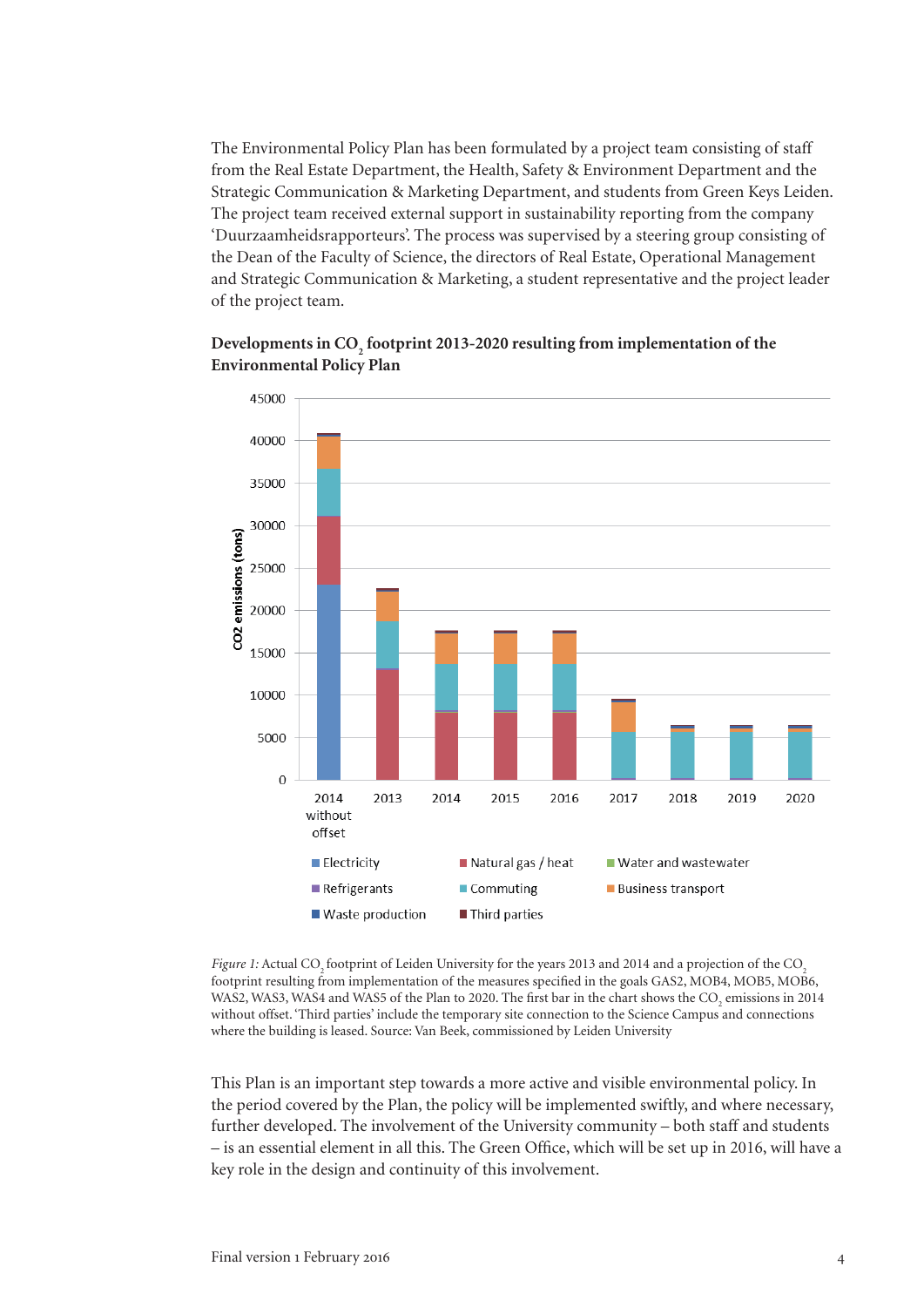

Figure 2: CO<sub>2</sub> footprint of Leiden University 2014

# **Accountability**

The Environmental Policy Plan 2016-2020 is based on the University's Institutional Plan 2015-2020 'Freedom to Excel'. The topics included in the various themes are covered by extensive legislation. In this context, the Environmental Management Act is important for the University, and the Activities Decree, which is based on this Act, provides general rules for the office buildings, for instance. The University also has Environmental Permits for some laboratory buildings.

In addition to the legal framework, Leiden University is also party to a number of long-term covenants. One of these is the third Long-Term Agreement on Energy Efficiency (MJA3), which commits the University to improving its energy efficiency by 2% per year until 2020. Another example is the covenants concluded with the government through the Association of Universities in the Netherlands (VSNU) in the area of sustainable procurement.

The most important data have been collected for each theme of this Environmental Policy Plan. On the one hand, these data relate to developments within the theme, such as energy consumption over time. On the other hand, comparisons were made – where possible – with the performance of other broad-based universities. However, relevant comparative material is not available for all the topics. Although the comparative numerical material should be interpreted with some caution, for instance because of differences in definition, it still offers an important basis for formulating our ambitions and goals for the years ahead.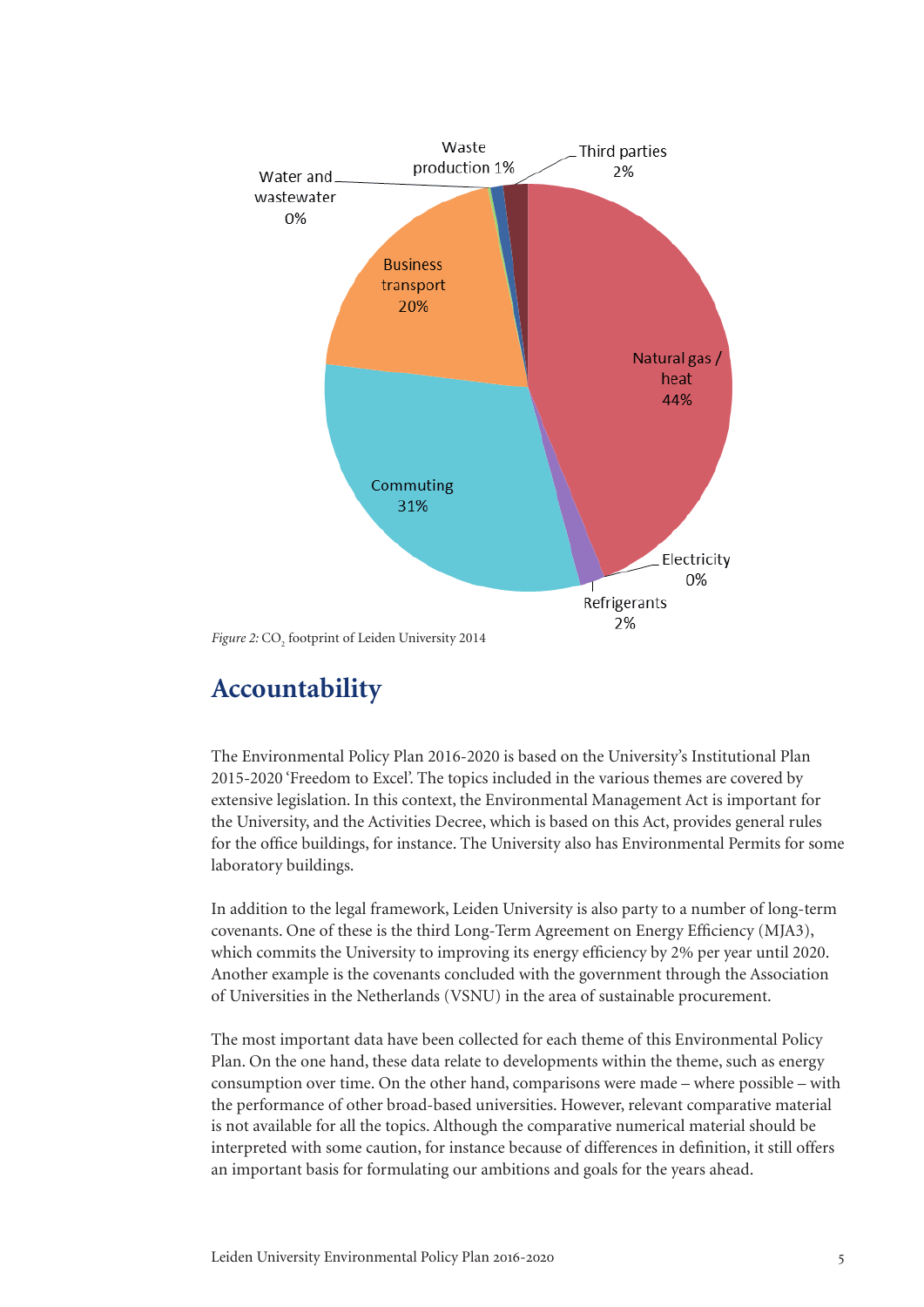#### **Sustainable build environment 1.**

*A sustainable building is energy efficient, offers a pleasant ambiance and also takes account of responsible use of sustainable materials and water. Making buildings more sustainable will contribute to goals that have been set both in the Netherlands and at European level. A total quality label that has developed strongly over the last few years is BREEAM-NL. It is currently the most comprehensive sustainability label in the Netherlands and determines sustainability in nine different categories, ranging from the use of energy, water and materials to waste production and transport movements. The possible ratings are: Pass, Good, Very Good, Excellent and Outstanding.* 

### **Current situation**

When development of the new Science Campus began, Leiden University was one of the first principals in the Netherlands to use the quality label BREEAM-NL New Construction and Renovation for such a large laboratory building. The building obtained the rating Very Good for both design and construction. As yet, the development of the Science Campus is the only Leiden University project for which the BREEAM-NL label has been used.

#### **Ambitions**

Leiden University intends to use the BREEAM-NL quality label much more widely in its real estate policy. In addition to the label for new construction and large-scale renovation, the University will also use the labels for existing buildings, area development and demolition projects. The certification of existing buildings will be based on a pilot project that was recently launched for educational buildings.

#### *New construction and large-scale renovation*

Leiden University aims to achieve a BREEAM-NL Very Good rating for new construction and large-scale renovations, with an emphasis on energy saving and energy efficiency. This will make it possible to retain a financial balance between sustainability ambitions and the large investments required in the area of real estate.

#### *Goal*

SB1 From 2016, at least the BREEAM-NL Very Good rating will be achieved for new construction and large-scale renovations, with an emphasis on energy savings and energy efficiency.

#### *Buildings in-use*

Leiden University continually strives to make buildings as energy efficient as possible. The BREEAM-NL In-Use quality label was recently made available as a pilot project for existing educational buildings. The Netherlands Enterprise Agency (RVO) is participating, on behalf of the universities, in a pilot project for BREEAM-NL In-Use certification for university buildings. If this turns out to be feasible, the current periodic monitoring on the basis of Energy Performance Advice for Non-Residential Buildings (EPA-U) will be replaced by monitoring based on BREEAM-NL. In anticipation of this, in 2015 Leiden University started its own pilot project in which a provisional BREEAM-NL rating was determined as the baseline measurement for ten buildings. Following a positive evaluation, this baseline measurement will be extended to all relevant buildings in 2016. A plan will then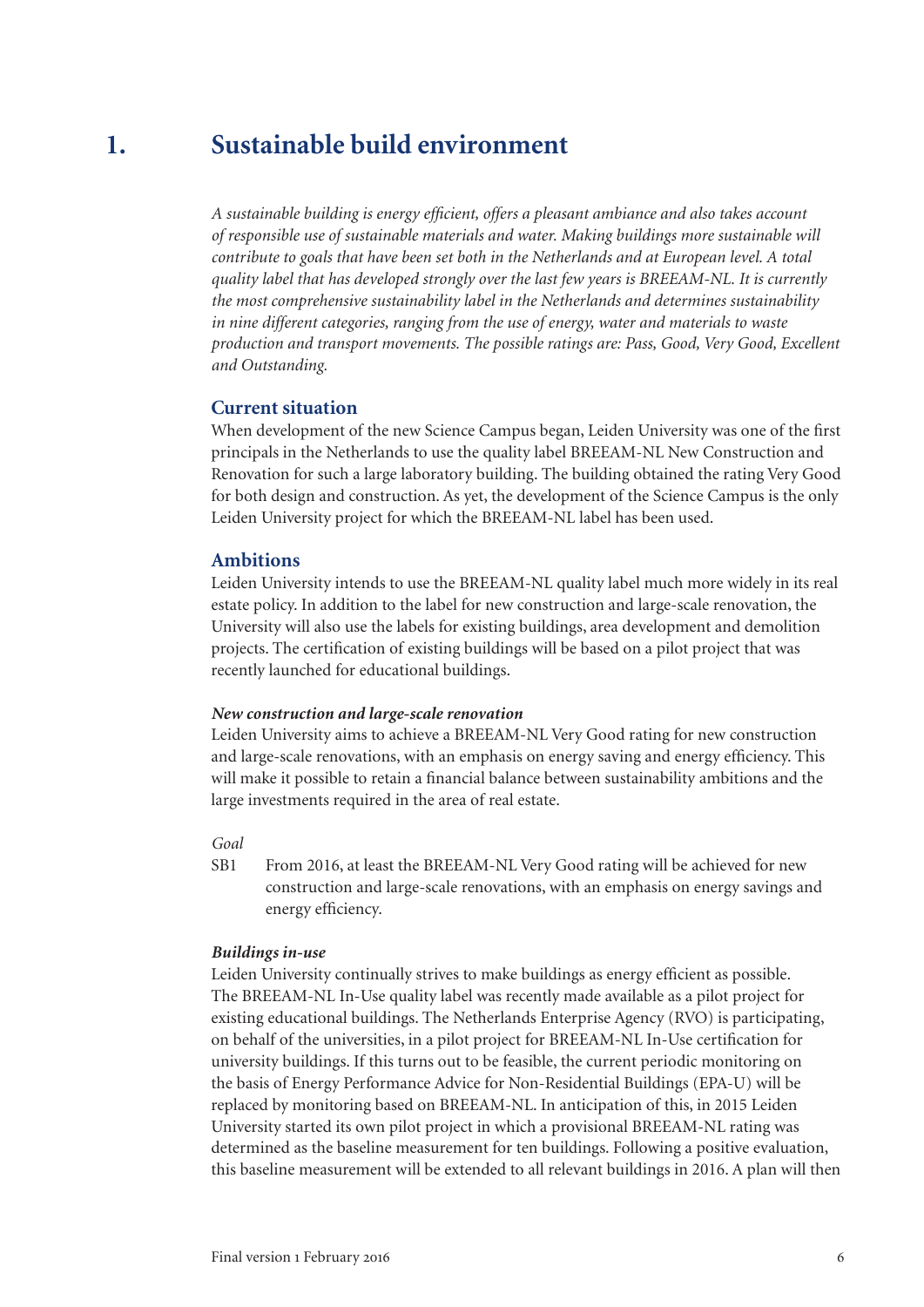be formulated in 2016, showing the maximum attainable rating for each building, and when this can be achieved.

### *Goals*

- SB2 By the end of 2016, Leiden University will have conducted a baseline measurement for BREEAM-NL In-Use for all relevant buildings.
- SB3 By the end of 2016, Leiden University will have formulated a plan for each building, showing attainable ambitions and timescale for BREEAM-NL In-Use.

#### *Area development*

Leiden University and Leiden City Council are working in close collaboration on the area development of the Bio Science Park. A quickscan has been carried out to further explore and realise the opportunities for sustainability here. On the basis of this, the parties have concluded that the BREEAM-NL quality label can be appropriately used for the new areas that are to be developed in the Bio Science Park. At least the rating Good must be attainable for these.

### *Goal*

SB4 The University, together with Leiden City Council, will use BREEAM-NL for the new development in the Bio Science Park area development, with at least the rating Good.

#### *Large-scale demolition*

#### *Goal*

SB5 From 2016, at least the BREEAM-NL Very Good rating will be achieved for the demolition of buildings.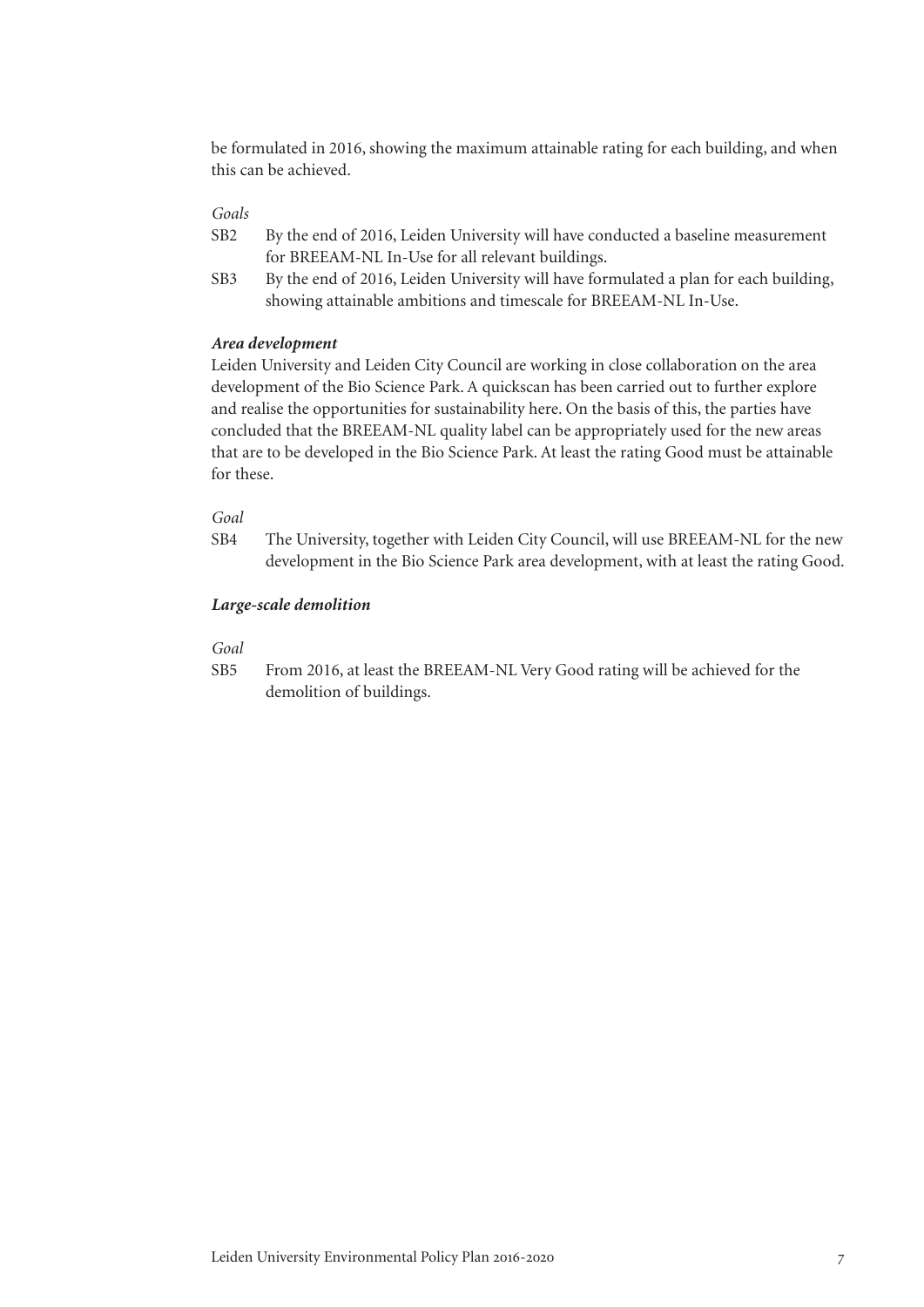#### **Energy 2.**

*Leiden University is in the process of transitioning from one energy source to another: fossil fuels have to make way for sustainable energy from sunlight, water and wind. This is being done in three ways: firstly by reducing energy consumption, secondly by generating sustainable energy and finally by means of sustainable procurement. The University will actively work within the terms of the Energy Agreement for Sustainable Growth, signed by the Dutch government, societal institutions and commercial parties. This agreement encourages organisations to increase their energy efficiency and proportion of sustainable energy.* 

*Like all other Dutch universities, Leiden University has signed the third Long-Term Agreement on Energy Efficiency (MJA3), whose participants work on achieving the objectives set out in the Energy Agreement for Sustainable Growth. The University has therefore committed to improving its energy efficiency by 2% per year until 2020. To fulfill this commitment, the University will produce an Energy Efficiency Plan (EEP) every four years, detailing the measures by which the objectives will be achieved.* 

#### **Current situation**

#### *Total energy consumption*

To determine the total energy consumption, the quantities of gas and electricity consumed are converted to Gigajoules (GJ). In 2014, Leiden University consumed approximately 539,000 GJ.

| Year | Total energie<br>(GJ) |  |
|------|-----------------------|--|
| 2012 | 586.833               |  |
| 2013 | 603.034               |  |
| 2014 | 538.670               |  |
| 2015 | 541.728               |  |

*Figure 3:* Source: Leiden University, Energy Monitoring System

For comparison with other universities, at present only the figures for 2013 are available. In that year, Leiden University consumed approximately 603,000 GJ, which converts to approximately 0.9 GJ per square meter of gross floor area (GFA). This means that Leiden University performs better than the University of Groningen (RUG), Utrecht University (UU) and VU University Amsterdam (VU), but worse than the University of Amsterdam (UvA).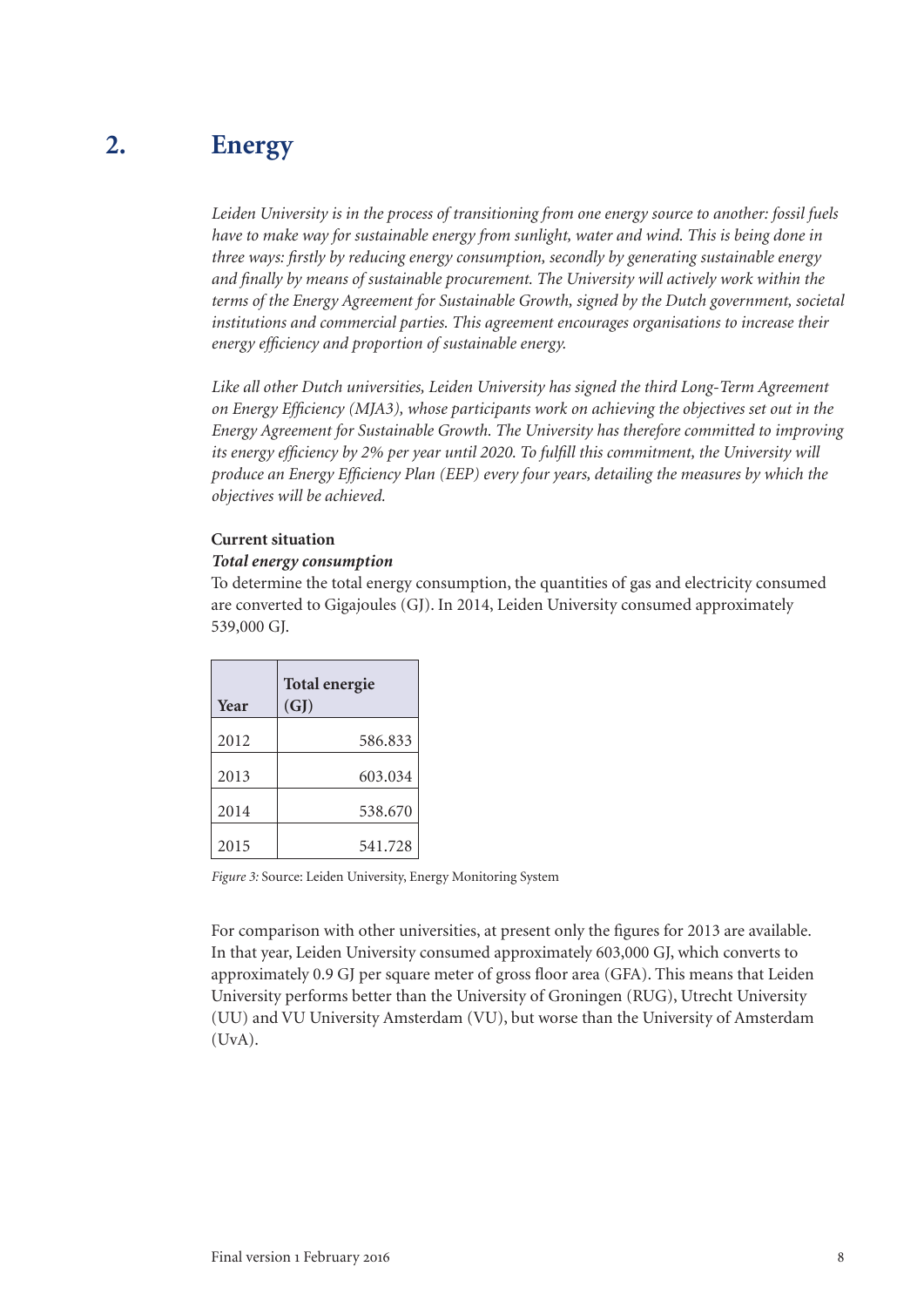

**Energy consumption per university in 2013**

*Figure 4:* Energy consumption per m2 GFA of broad-based universities. Source: Benchmark for universities and university teaching hospitals 2014, consultation group of energy coordinators

Leiden University wishes to improve its energy efficiency by 2% per year. 'Energy efficiency' means reducing the quantity of energy needed for a specific service, or for producing or using a specific item. If less energy is needed to achieve the same purpose, this is more efficient. Over the last ten years since 2005, a robust package of measures has resulted in the University achieving considerably more than the minimum commitment, namely 2.5 % per year. This shows that the University is clearly on the right path, because as yet this does not include the largest improvement: development of the Science Campus. The most frequently applied measures are:

- replacing conventional lighting with HF-electrical ballast fluorescent (HF-VSA TL) lighting
- <sup>l</sup> replacing old central heating boilers with condensing (HR107) central heating boilers
- modifying building services systems, such as air conditioning, heat recovery and control engineering
- using various types of insulation
- more sustainable procurement of electricity

#### *Electricity*

Leiden University consumed around 43,000 MWh (385,000 GJ) of electricity in 2014. This level has been more or less constant over the last few years. Given that the number of students and staff is increasing, the electricity consumption per staff member and per student is decreasing.

Of all the electricity generated in the Netherlands in 2012, 92% was generated from fossil fuels. Making electricity consumption 'greener' is usually achieved by buying Guarantees of Origin (GOs). The revenue from these GOs is used to encourage production of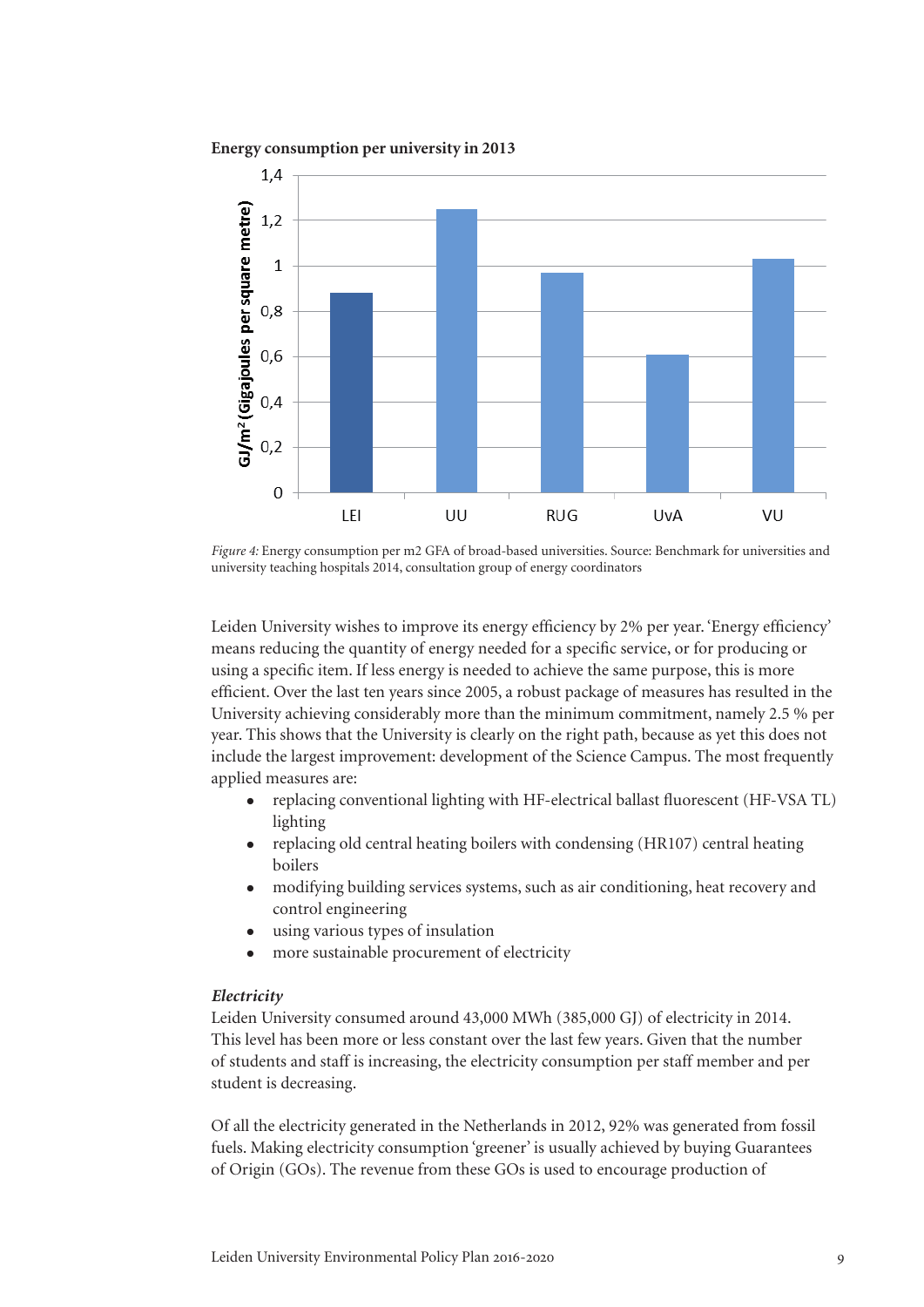sustainable electricity. Each year Leiden University offsets the CO<sub>2</sub> emissions of its electricity consumption by buying GOs of foreign hydro power. The University also generates electricity itself on a very small scale, with the solar cells that were installed on the roof of the Plexus Student Centre in 2013. The amount of electricity generated each year is 15 MWh, around 0.03% of the total consumption. Although this is a negligible contribution to the total energy saving, it nonetheless has symbolic value for the University's environmental policy.



*Figure 5:* Electricity consumption per student and per staff member at Leiden University. Source: Leiden University, HSE Department

#### *Natural gas*

Natural gas is mainly used by Leiden University for heating, with a small amount being used in research. In 2014 the University consumed a total of around 4.8 million  $m<sup>3</sup>$  of gas (153,000 GJ), which is less than the previous year. The climate is one of the biggest factors affecting the level of gas consumption per year. The decrease in 2014 can be explained by the extremely mild winter. In 2014 the CO<sub>2</sub> emissions from natural gas consumption accounted for 44% of the CO<sub>2</sub> footprint.

There are several alternatives to using natural gas for heating, such as geothermal and solar heat. Thermal energy storage (TES) is a means of storing residual heat in the summer for use in the winter. This can significantly reduce natural gas consumption: the amount consumed by the University is expected to fall by 20% from 2016, after completion of the first phase of the Science Campus, where geothermal energy will be used for heating. A similar fall is expected when the second phase is completed.

Another alternative that is available to a limited extent is biogas, while gas consumption can also be made more sustainable by buying Voluntary Emission Reductions (VERs). VERs are (contributions to) projects designed to reduce global CO<sub>2</sub> emissions. Leiden University currently does not use this last option.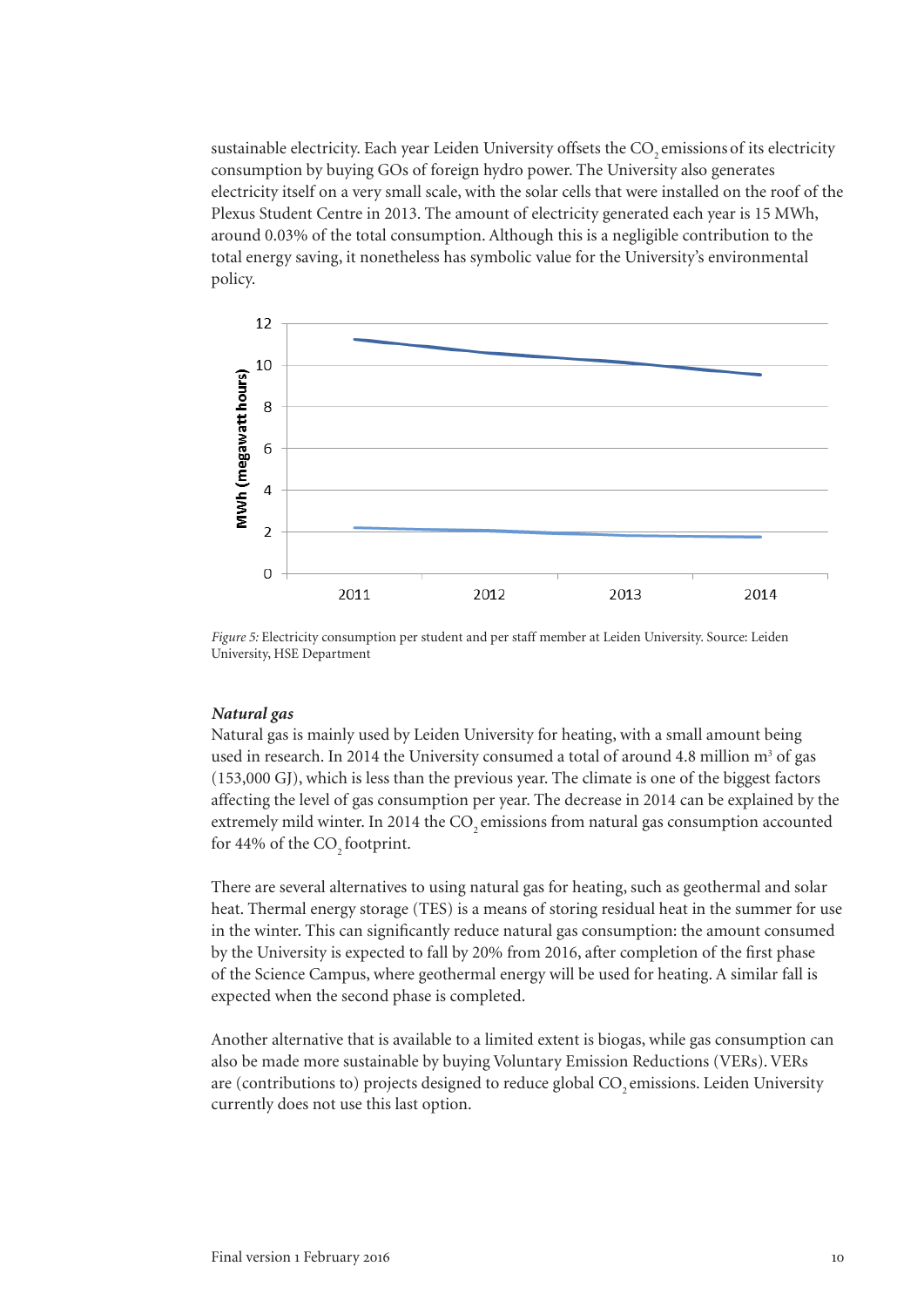**Gas consumption per student and per staff member**



*Figure 6:* Gas consumption at Leiden University per student and per staff member. Source: Leiden University, HSE Department

# **Ambitions**

#### *Electricity*

The University buys Guarantees of Origin (GOs) from foreign suppliers, but this does not encourage production of sustainable electricity within the Netherlands. Leiden University therefore wishes to buy GOs of Dutch origin. If this is done for the University's total use of electricity, it will cost around  $\bigoplus$  50,000. Additionally, the University intends to generate electricity itself, where this is technically and economically viable. The ambition is to increase the percentage of electricity generated by the University itself by a factor of 10, from 0.03% to 0.3%, by installing solar cells. With government grants, such as Encouraging Sustainable Energy Production (SDE+), the investment costs will be recouped in 10 to 15 years.

#### *Goals*

| ELEC1 | In 2017 the University will buy 100% of the Guarantees of Origin (GOs)                           |
|-------|--------------------------------------------------------------------------------------------------|
|       | from Dutch sustainable electricity.                                                              |
| ELEC2 | In 2018 the University will generate 0.3% of its total electricity consumption<br><i>itself.</i> |
|       |                                                                                                  |

### *Natural gas*

Leiden University will use thermal energy storage (TES) whenever the investment costs of the replacement system can be recouped within a period corresponding to half of the expected service life stated by the manufacturer. To offset the CO<sub>2</sub> emissions from gas consumption, the University can make the annual consumption more sustainable by buying Verified Emission Reductions (VERs).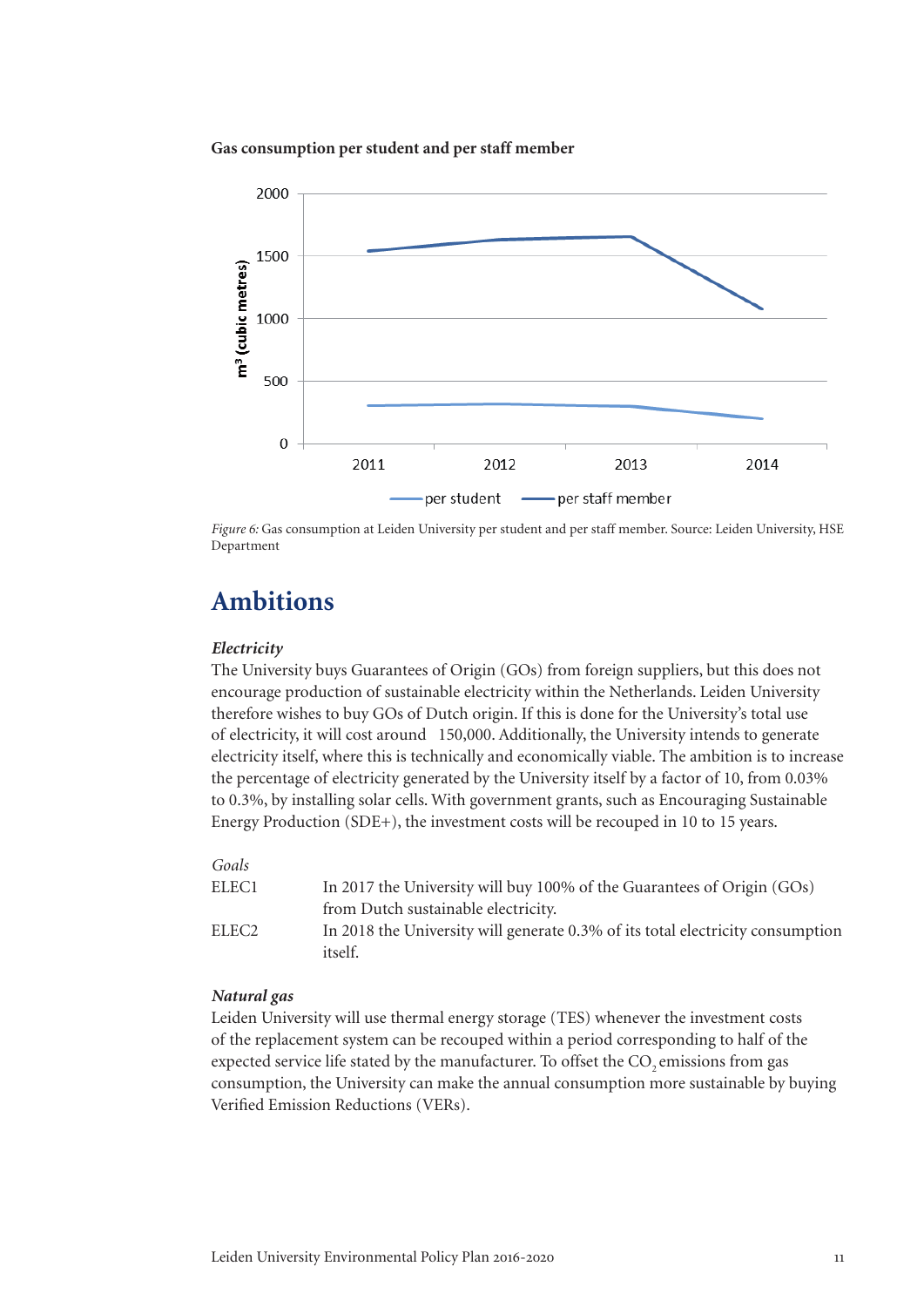### *Goals*

GAS1 Thermal energy storage (TES) will be used in new construction and large-scale renovations whenever the investment costs of the replacement system can be recouped within a period corresponding to half of the expected service life stated by the manufacturer. GAS2 From 2017, the CO<sub>2</sub> emissions from natural gas consumption will be fully offset by buying Voluntary Emission Reductions (VERs).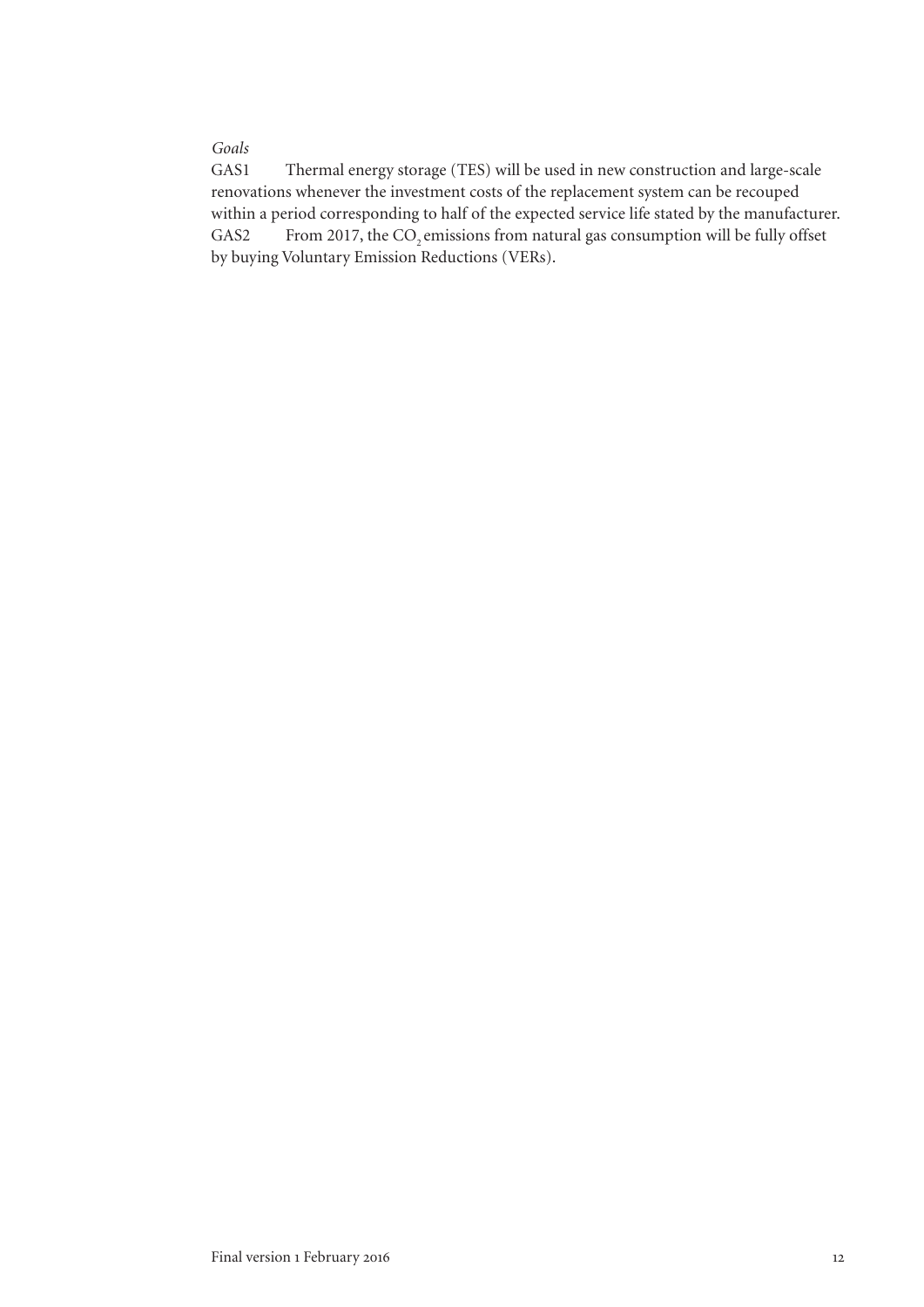#### **Water 3.**

*Water is used in several ways at Leiden University: for research in laboratories, flushing toilets and making tea and coffee, for instance. Drinking water is not needed for all of these. By reducing the consumption of clean water, Leiden University is helping to minimise its environmental impact.*

### **Current situation**

Leiden University used around 124,000 m<sup>3</sup> of water in 2014, which works out at approximately 5  $m<sup>3</sup>$  per student per year. The average water consumption per student has decreased by almost 30% over the last four years, and is expected to decrease even further as a result of the water-saving technologies being used in the construction of the new Science Campus.

| Year | $m3$ water |
|------|------------|
| 2012 | 128.486    |
| 2013 | 135,000    |
| 2014 | 123.699    |
| 2015 | 127.769    |

#### **Total water consumption over the years**

*Figure 7:* Source: Leiden University, Real Estate Department

#### **Water consumption at Leiden University (m3/student)**



*Figure 8:* Water consumption per student and per staff member. Source: Leiden University, Real Estate Department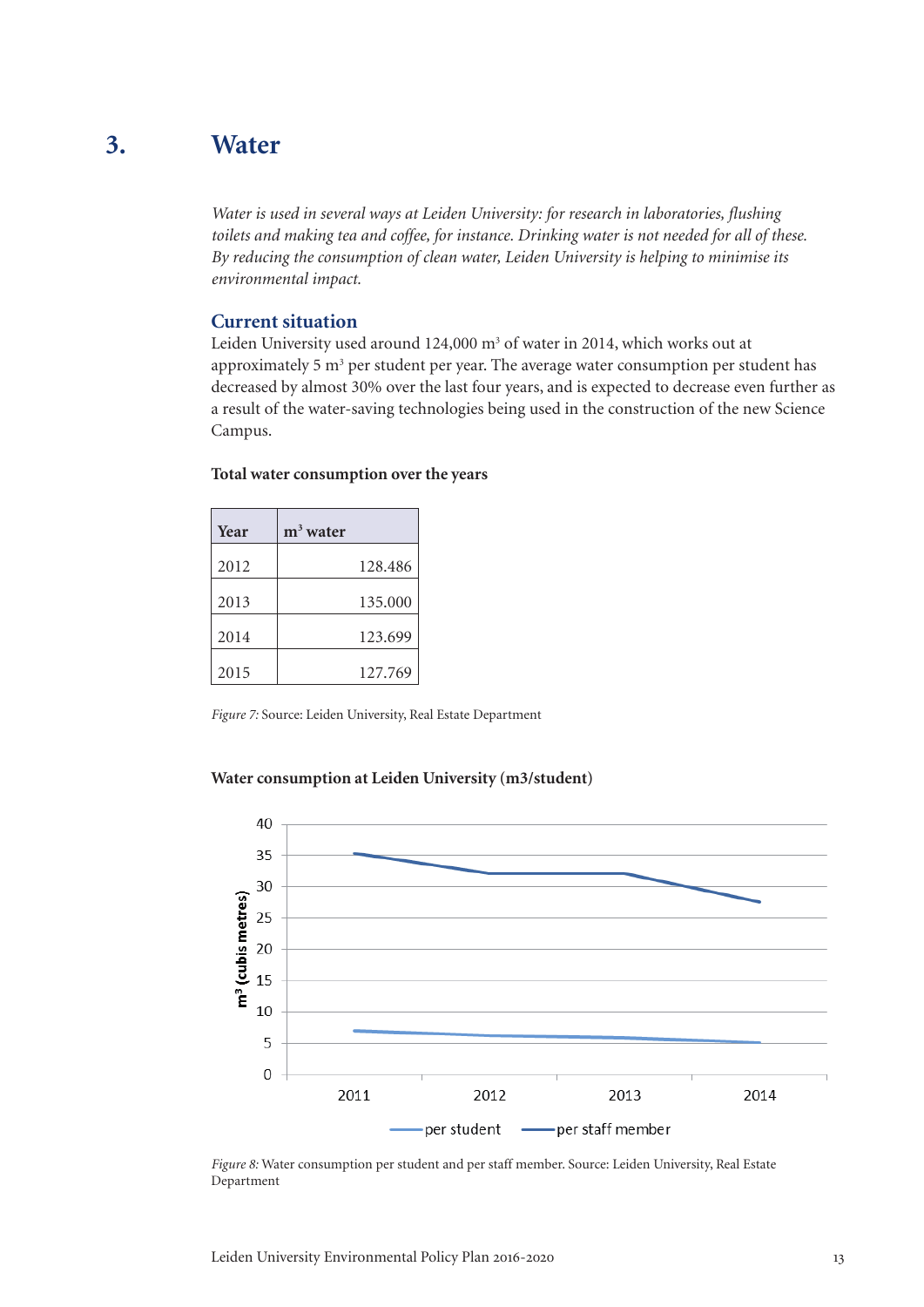#### **Ambitions**

When any new buildings or large-scale renovations are planned, measures will be taken to conserve water. Leiden University is also taking more visible and symbolic measures, such as installing 'Join the Pipe' tap water stations. The Join the Pipe project promotes tap water drinking, with the aim of achieving a fair distribution of drinking water throughout the world. It also helps to reduce the use of packaged mineral water, including water coolers, and the resulting environmental impact. Proceeds from the sale of tap water stations and refillable tap water bottles are used to finance clean drinking water projects in developing countries.

### *Goals*

- WAT1 Water-saving measures will be included in new construction and large-scale renovations, in line with the latest state of the technology.
- WAT2 Leiden University will participate in 'Join the Pipe' and install tap water stations in all its buildings.
- WAT3 In 2016 Leiden University will remove all the water coolers.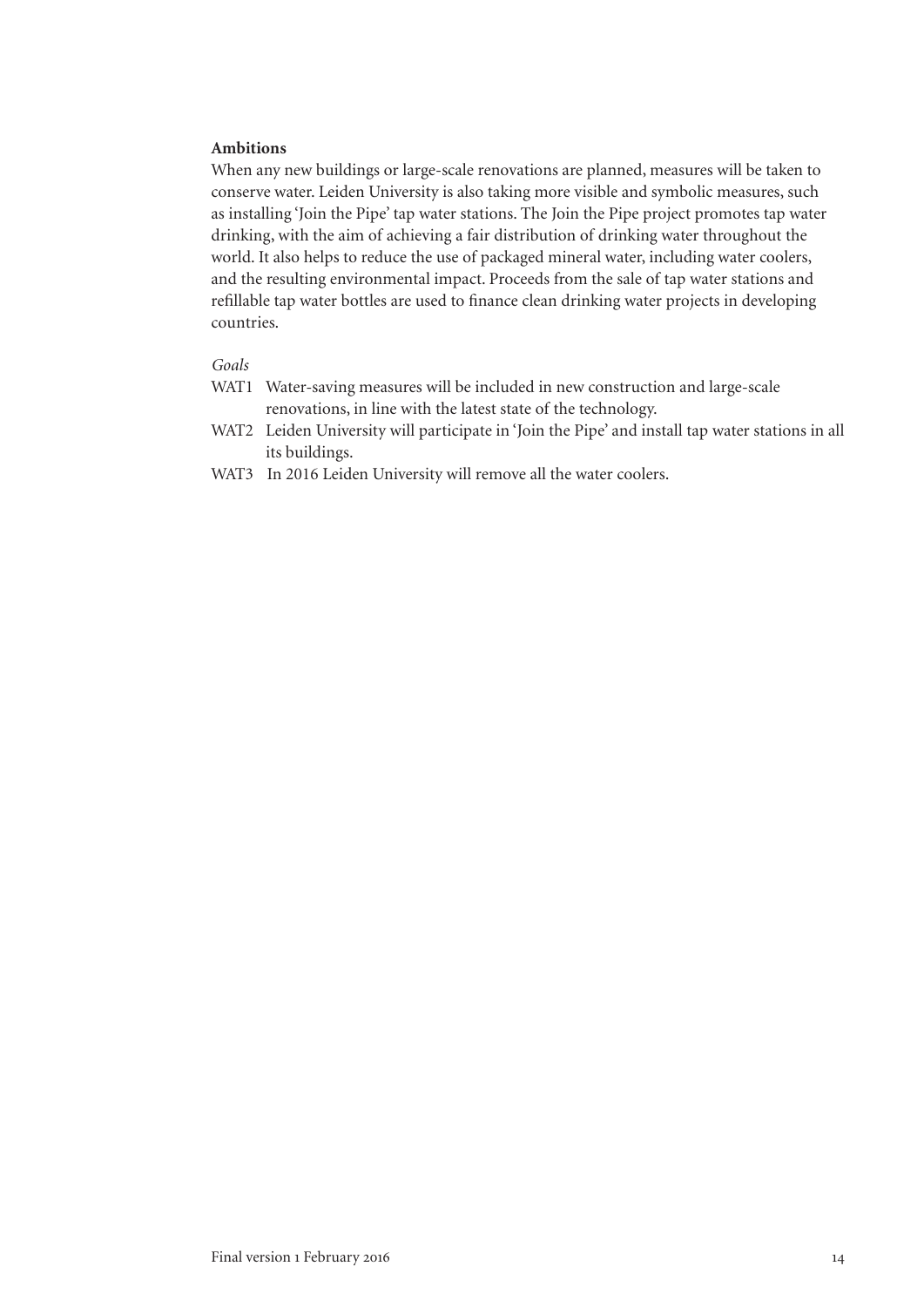#### **Sustainable procurement and investments 4.**

*Leiden University purchases a wide range of goods and services every year, from scientific equipment to office supplies, and from cleaning services to food products sold in its restaurants. All these goods and services have an environmental impact, resulting from their production, the use of raw materials and transport, for instance.* 

*In 2008 all Dutch universities (research and applied sciences) agreed in a covenant with the then Minister of Housing, Spatial Planning and the Environment (VROM; now Infrastructure and the Environment) that by 2012 at least 50% of their procurement would meet the sustainability criteria set by the Ministry. These criteria set out the minimum requirements and tendering conditions relating to the environment and international social provisions for a number of product groups. All procurement and investments must be 100% sustainable by 2020 at the*  latest. Leiden University has more than achieved the concrete objectives for 2012, and continues *to work in line with the principles of the covenant.*

#### **Current situation**

The total amount spent by Leiden University on procurement of goods and services in 2014 was  $\epsilon$  83 million, and the largest procurement items were:

| • equipment, apparatus, education resources                                                  | $\epsilon$ 22.8 million |
|----------------------------------------------------------------------------------------------|-------------------------|
| • maintenance                                                                                | $\epsilon$ 9 million    |
| • energy and water                                                                           | $\epsilon$ 6 million    |
| $\bullet$ cleaning                                                                           | $\epsilon$ 3.7 million  |
| • books and other (digital) collections                                                      | $\epsilon$ 4.6 million  |
| • business travel (transport and hotels)                                                     | $\epsilon$ 9.7 million  |
| • auxiliary materials and raw materials (such as gases and chemicals) $\epsilon$ 5.1 million |                         |
|                                                                                              |                         |

Leiden University complies with the (EU) tendering rules in its procurement. An EU tendering procedure must be used for the procurement of all goods and services with a value above  $\epsilon$  207,000, and the criteria for sustainable procurement are also applied. The number of EU tenders for goods and services rose from 5 in 2008 to 14 in 2014, involving both once-only purchases and long-term contracts. The University's procurement has been fully compliant with the Ministry's covenant since 2012: in all cases where criteria have been set, they are applied by the University.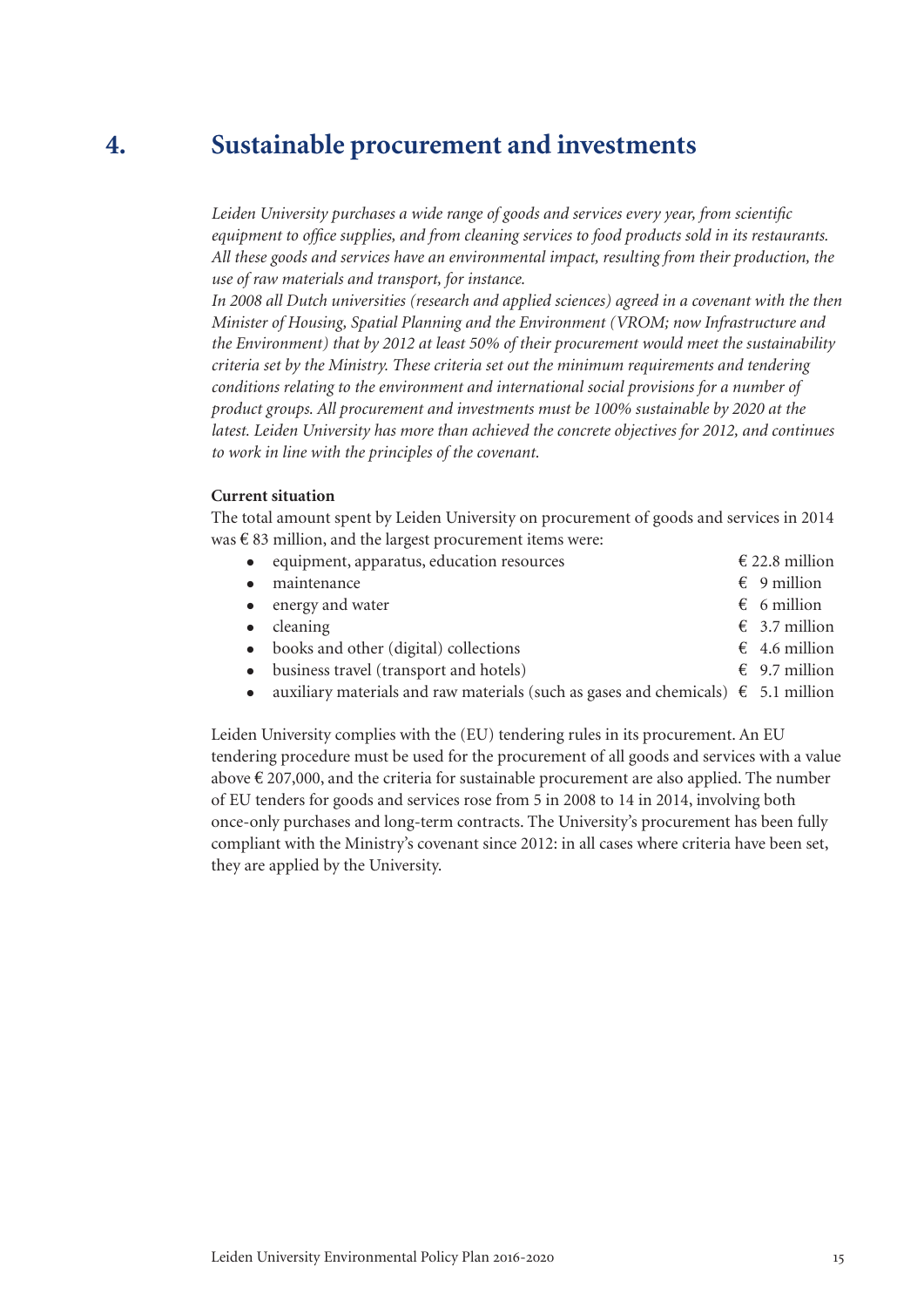



*Figure 9:* Proportion of use of sustainability criteria in all EU tendering procedures per year. Source: Leiden University, Leiden University Procurement Department

Some recent examples of sustainably procured goods and services are cleaning services, printing and computers. The purchasing of sustainable products is mainly visible for students and staff in the University's restaurants. Some of the products are already organically produced and/or fair trade. For instance, all the dairy products are 100% organic, and all the coffee is 100% fair trade (Max Havelaar/UTZ).

The recent EU tender for office and computer supplies was decided on the basis of the product's use and maintenance costs, rather than the purchase price. Leiden University also looks carefully at the number of deliveries made: fewer transport movements mean greater sustainability of the logistics process. Emission requirements are also imposed for removal vans and trucks, while computer hardware purchased on the basis of EU tenders complies with the latest energy consumption standards.

For the investments made by its support funds, such as Praesidium Libertatis, the University uses socially responsible, sustainable investment funds and instruments (trackers), which take account of internationally recognised CSR standards and avoid investing in controversial funds. Investments are only made in company bonds if the company concerned satisfies the criteria of the UN Global Compact.

#### **Ambitions**

Leiden University intends to make the procurement of goods and services even more sustainable. In 2018 the University will apply sustainability criteria to all procurement segments for which this is possible. Where the Ministry of Infrastructure and the Environment has not yet made sustainability criteria available, Leiden University will set its own criteria, working in conjunction with the Association of Universities in the Netherlands (VSNU). However, it is not possible to set criteria for all product groups, and this should be taken into account.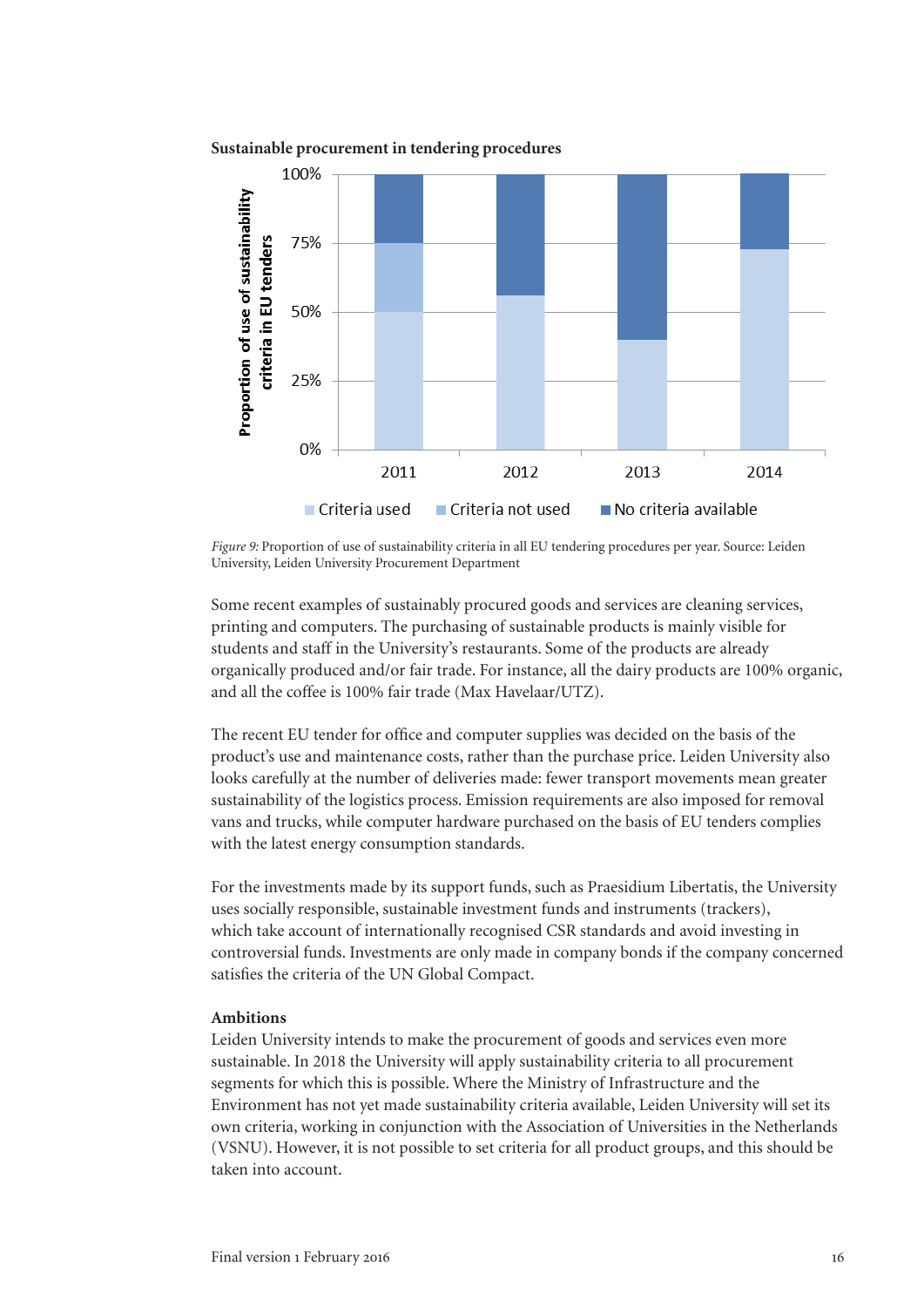From 2016, Leiden University will introduce its own criteria for such procurement areas as business travel and waste separation. The University is also working towards increasing the proportion of organic, fair trade, vegetarian and regional products in its restaurants. Sustainable and regionally produced foodstuffs promote the local economy and reduce CO<sub>2</sub> emissions arising from production and transport.

#### *Goals*

- PRO1 In 2018 the University will use sustainability criteria for all forms of procurement of goods and services, where this is possible.
- PRO2 Leiden University will take the initiative to encourage all Dutch universities to formulate sustainability criteria for product groups where national criteria have not yet been set.
- PRO3 In 2018, depending on market supply and prices, 80% of the product groups in the University's restaurants will be organic and/or fair trade; where possible they will be regional products, and sufficient choice will be offered for vegetarians.
- PRO4 In 2016 the University will investigate whether the sustainability criteria for its investment policy can be more closely specified, for example in line with criteria used by pension funds such as ABP.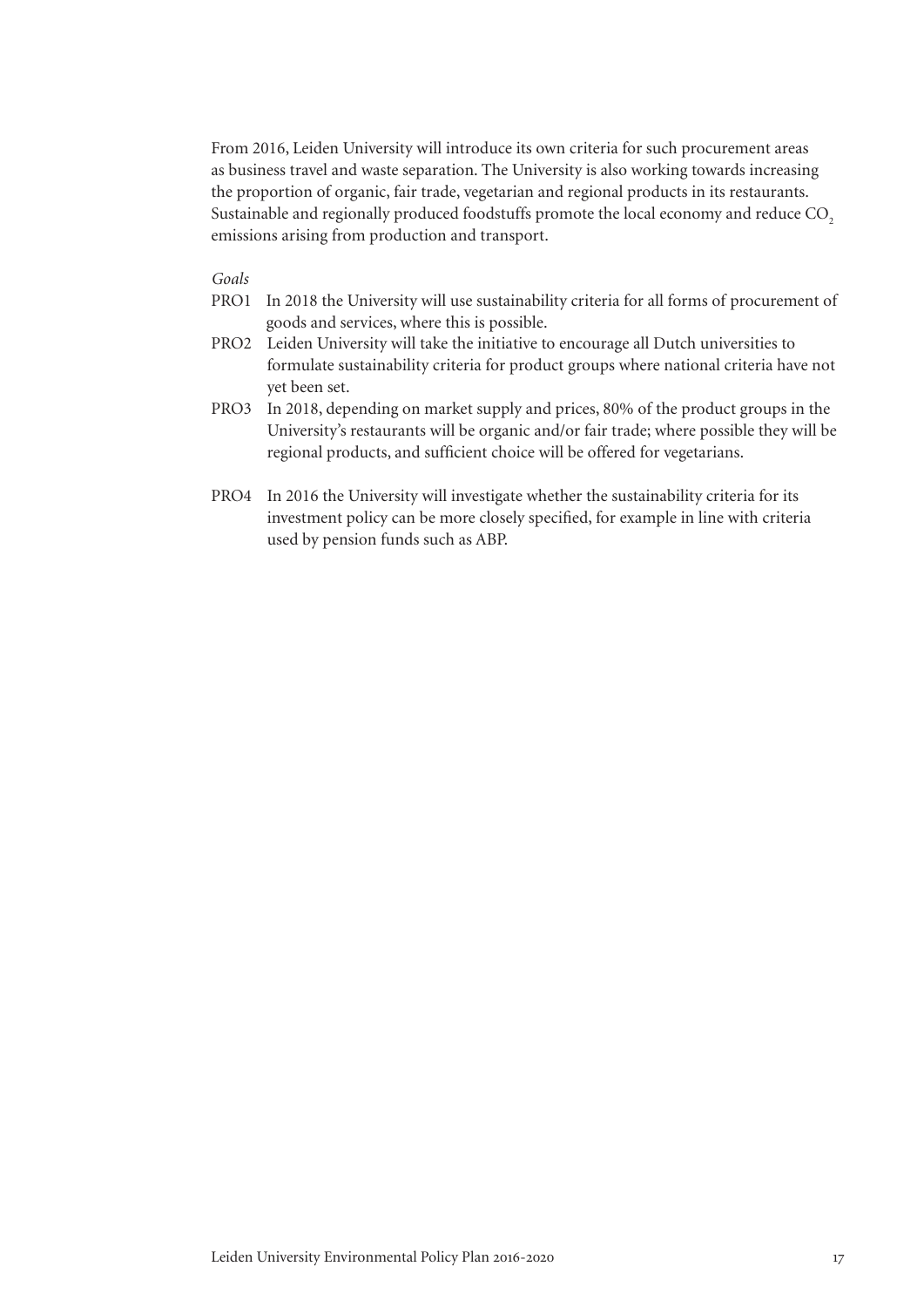#### **Waste 5.**

The transport and processing of waste cause CO<sub>2</sub> emissions. The University's main aim is *therefore to avoid producing waste as much as possible. Any waste that is still produced will be processed sustainably, so that the raw materials are recovered. The residual waste can then be sent for incineration with energy recovery. Leiden University is then contributing to the circular economy, in which waste is returned to the supply chain as a raw material. Leiden University's waste management complies with the provisions of the Environmental Management Act, the Environmental Permits, the Activities Decree and the National Waste Management Plan. In this context, the government applies the basic principles of Lansink's Ladder (the acknowledged standard for waste management, also known as the 'waste hierarchy') and reasonableness (all waste must be separated, unless this is not reasonably possible).*

#### **Current situation**

Staff, students and visitors of Leiden University together produce around 700 tons of waste per year, an amount that has been stable over the last three years. Two-thirds of the waste is non-separated commercial waste, which is incinerated. A quarter of the waste is paper and cardboard. In total, waste accounts for 1% of the University's CO<sub>2</sub> emissions. 32% of all the waste collected by the University is already separated into categories such as paper, wood, construction and demolition waste, frying oil, glass, high-value plastics, computers and other equipment. Old furniture is sometimes re-used within the University, but no formal arrangements or rules have been made about this. The amount of nonhazardous waste per student is comparable to other broad-based universities.



#### **Amount and type of waste per year in tons**

*Figure 10:* Amount and type of waste in tons over the years. Source: Vliko/Shanks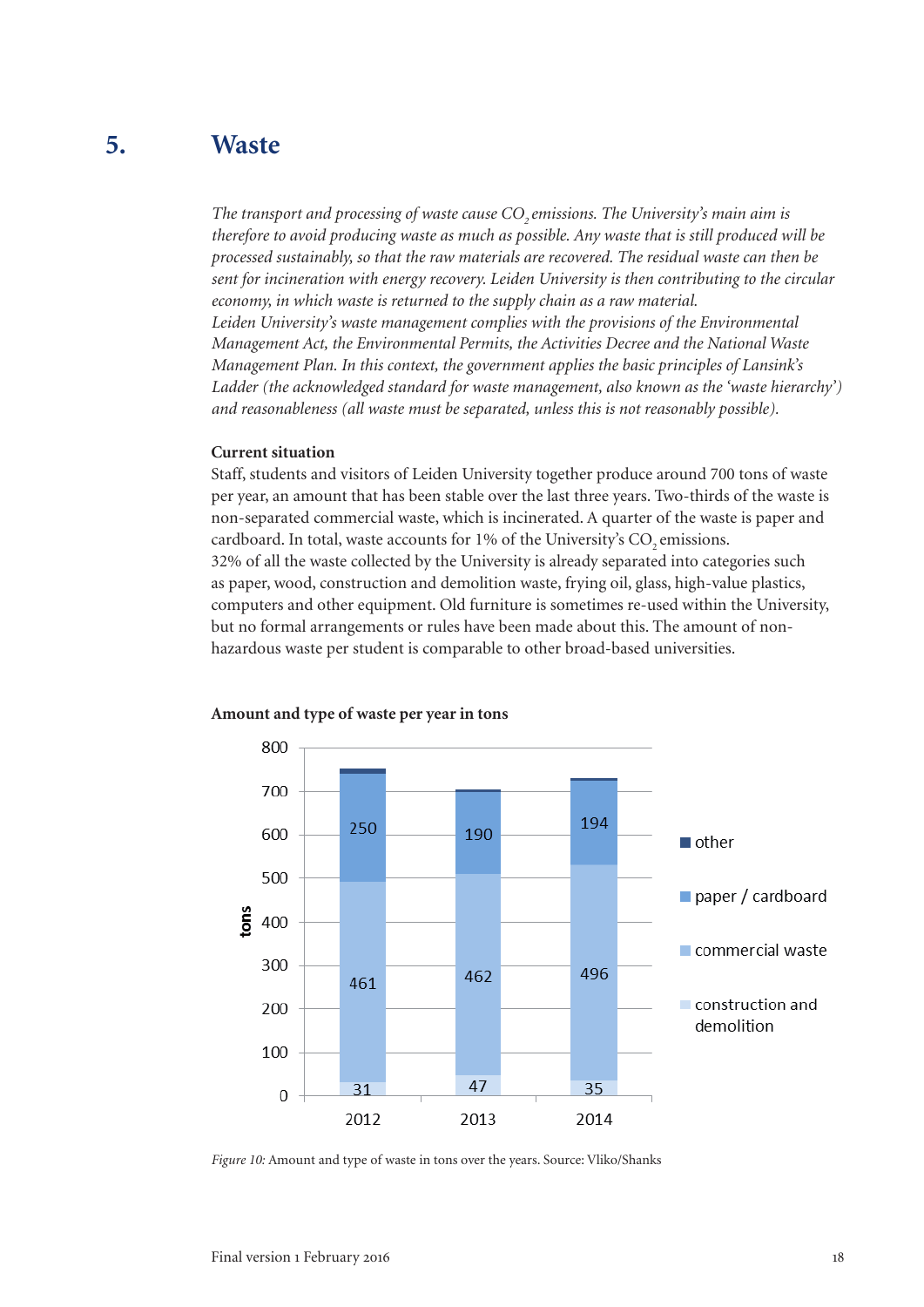#### **Amount of waste per student of broad-based universities**





## **Ambitions**

#### *Preventing waste*

Leiden University has a three-pronged approach to reducing waste. The main aim is to prevent waste. This is the most effective way to reduce the environmental impact of waste. More than a quarter of the University's waste is made up of paper and cardboard, which is why the University is conducting an active campaign to reduce paper use. An example of this is the project aimed at achieving 95% digital external communication by the Administration & Central Services Department (BB) in 2017, and therefore a 40% reduction in its paper use compared with 2015. The experiences gained with this department will then be applied in looking at how the faculties can also reduce their paper use.

The University also conducts regular awareness campaigns to advise staff and students on how to prevent waste. It is also exploring whether single-use packaging can be replaced by biodegradable disposables. Each year the amount of waste per student will reduce, to a maximum of 25 kilos per student in 2020.

#### *Goals*

- WAS1 In 2017 the external communication of the Administration & Central Services Department (BB) will be 95% digital, reducing its paper use by 40% compared with 2015.
- WAS2 Each year the amount of waste per Leiden University student will be reduced, to a maximum of 25 kilos per student in 2020.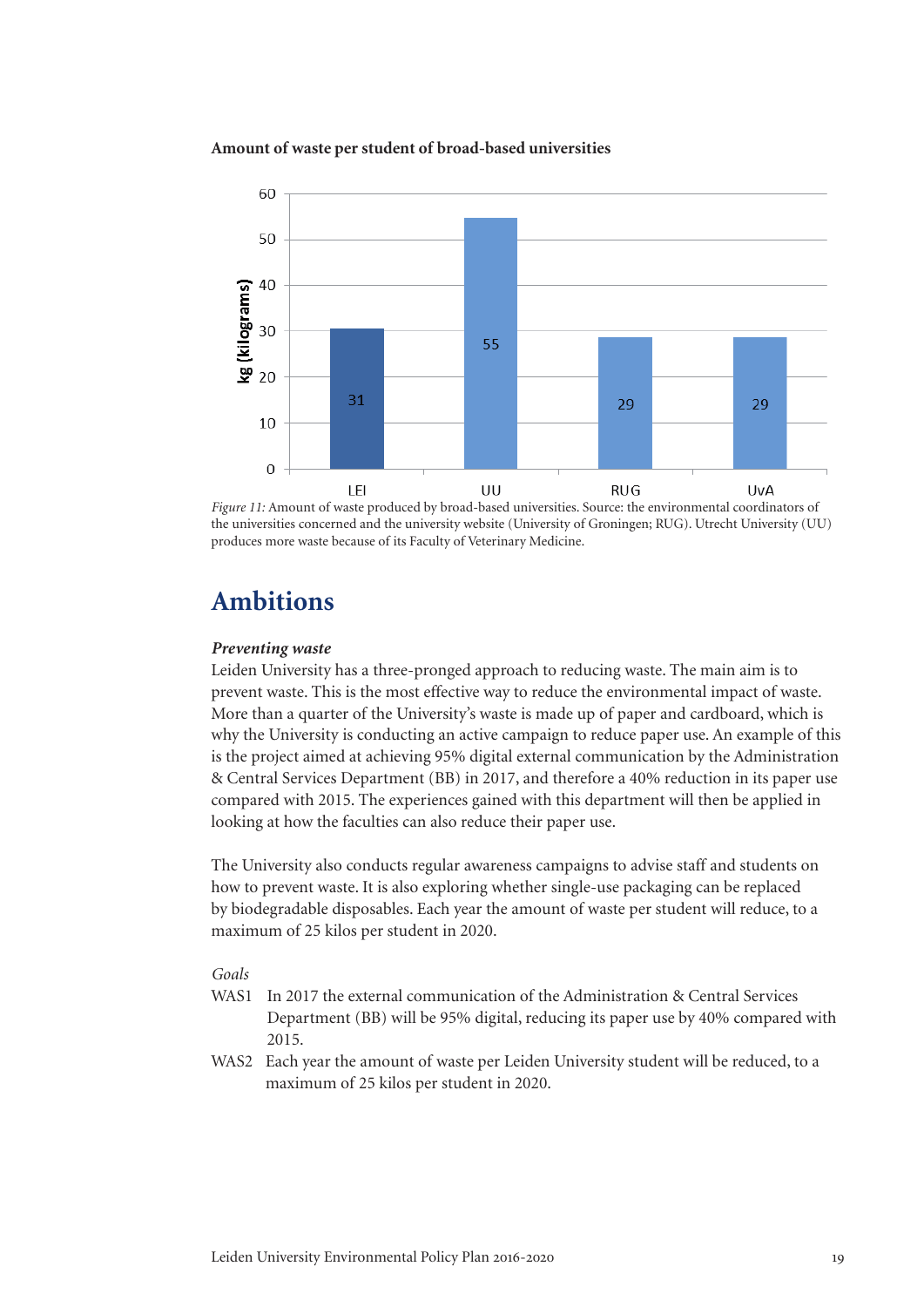#### *Separating waste*

The second prong of the University's waste policy is to separate more of the waste. This can be done at source or after collection. A higher separation percentage can be achieved by, for instance, placing containers with separate sections for different types of waste in more workplaces. This will also increase the environmental awareness of staff and students. Another measure is to stipulate achievement of a higher separation percentage and better after-collection separation of commercial waste in the forthcoming tendering process. By 2020, less than 250 tons of commercial waste will be incinerated.

#### *Goals*

- WAS3 The amount of incinerated commercial waste will be less than 250 tons in 2020.
- WAS4 Collection points for plastic, paper and commercial waste will be installed in all University buildings (50 people or more) in 2017 at the latest.

#### *Recycling*

Recycling waste can also help the University to further reduce its environmental impact. The University will set up an online recycling shop, offering items that it no longer uses. Staff and students will be able to bid for these items. This system will promote re-use and reduce the costs of waste disposal. The webshop will be operational from the beginning of 2017, and its success will be measured in terms of the number of transactions per year.

### *Goal*

WAS5 From 2017, items that the University no longer needs will be offered to staff and students via a webshop. In 2020 there will be 200 transactions per year via the webshop.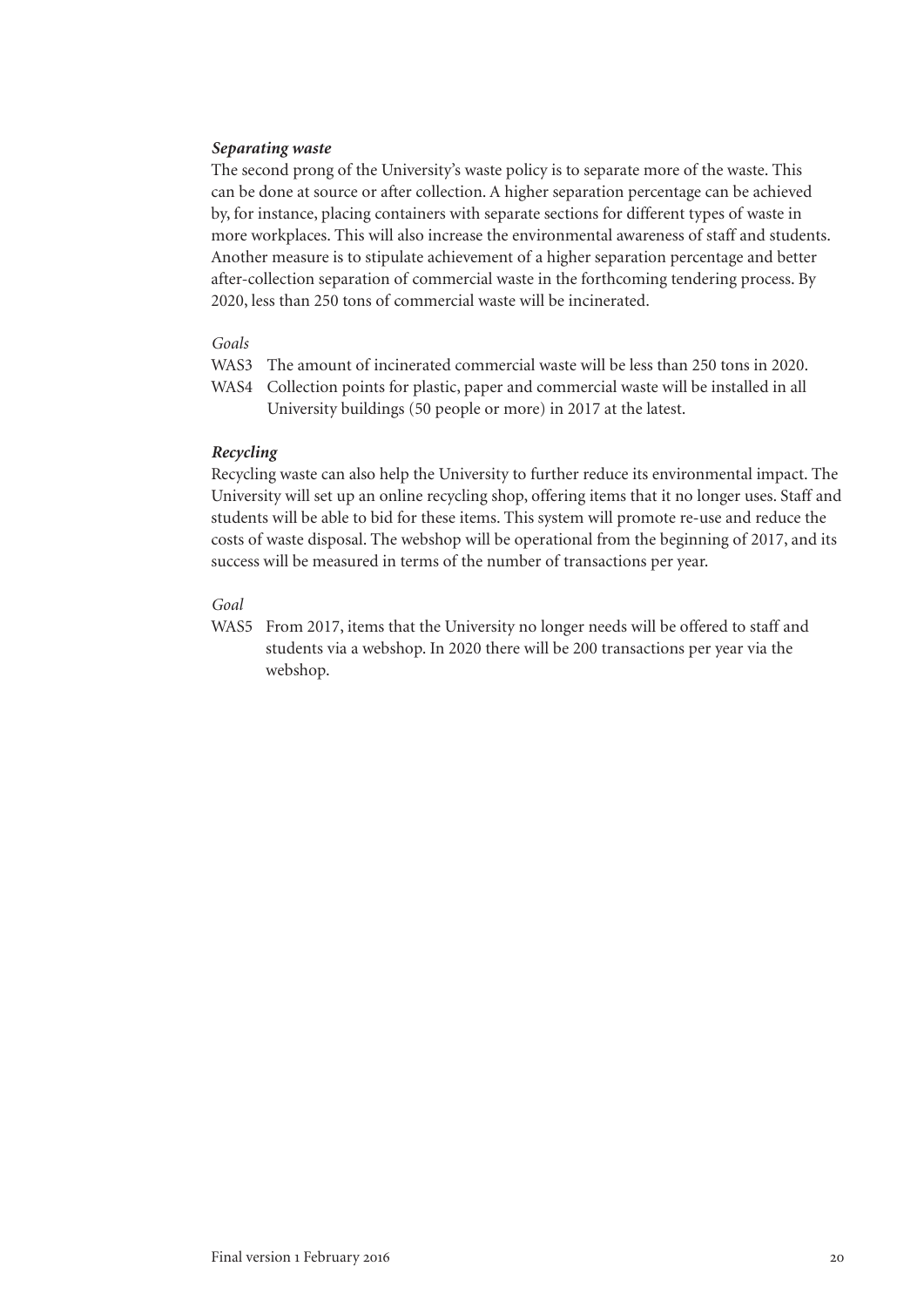#### **Mobility 6.**

*Leiden University is a dynamic community, with over 60 locations in Leiden and The Hague, more than 4,500 members of staff, 25,000 students and a large number of visitors. Every day, thousands of transport movements take place from, to and between the University buildings. Staff commute from home to work, students from home to their study locations. Staff also frequently make business trips by bicycle, car, public transport or plane. The University also has its own company vehicles for transporting goods between the different locations. All these forms of transport account for 37% of the University's total CO<sub>2</sub> emissions.* 

*There are several arrangements for staff to encourage the use of bicycles and public transport. In addition, most of the University buildings are easily accessible by public transport and bicycle, which makes environmentally friendly travel a convenient option. The University also maintains good contacts with partners such as the local councils and housing associations, to ensure that future accommodation for students and PhD candidates is situated in easily accessible locations.*

### Current situation

#### *Commuting to work*

Leiden University commissioned a survey in 2014 to discover how staff travel to and from the University, and similar surveys have also been conducted at other universities. Although these surveys were conducted in different years, the results are still comparable, because transport choice patterns do not change very quickly. More than half of all Leiden University staff members travel to work by bicycle, while 25% of them use public transport. Leiden University's staff use environmentally friendly modes of travel relatively more than staff of other universities. The University's CO<sub>2</sub> footprint shows that a total of 23% of its CO<sub>2</sub> emissions are caused by home-to-work and home-to-study commuting.

#### **How do staff travel to work?**



*Figure 12:* Mode of transport of staff of various universities. The category 'other' consists of walking, scooter, moped, motorcycle and other modes of transport. Source: Mobility surveys of the various universities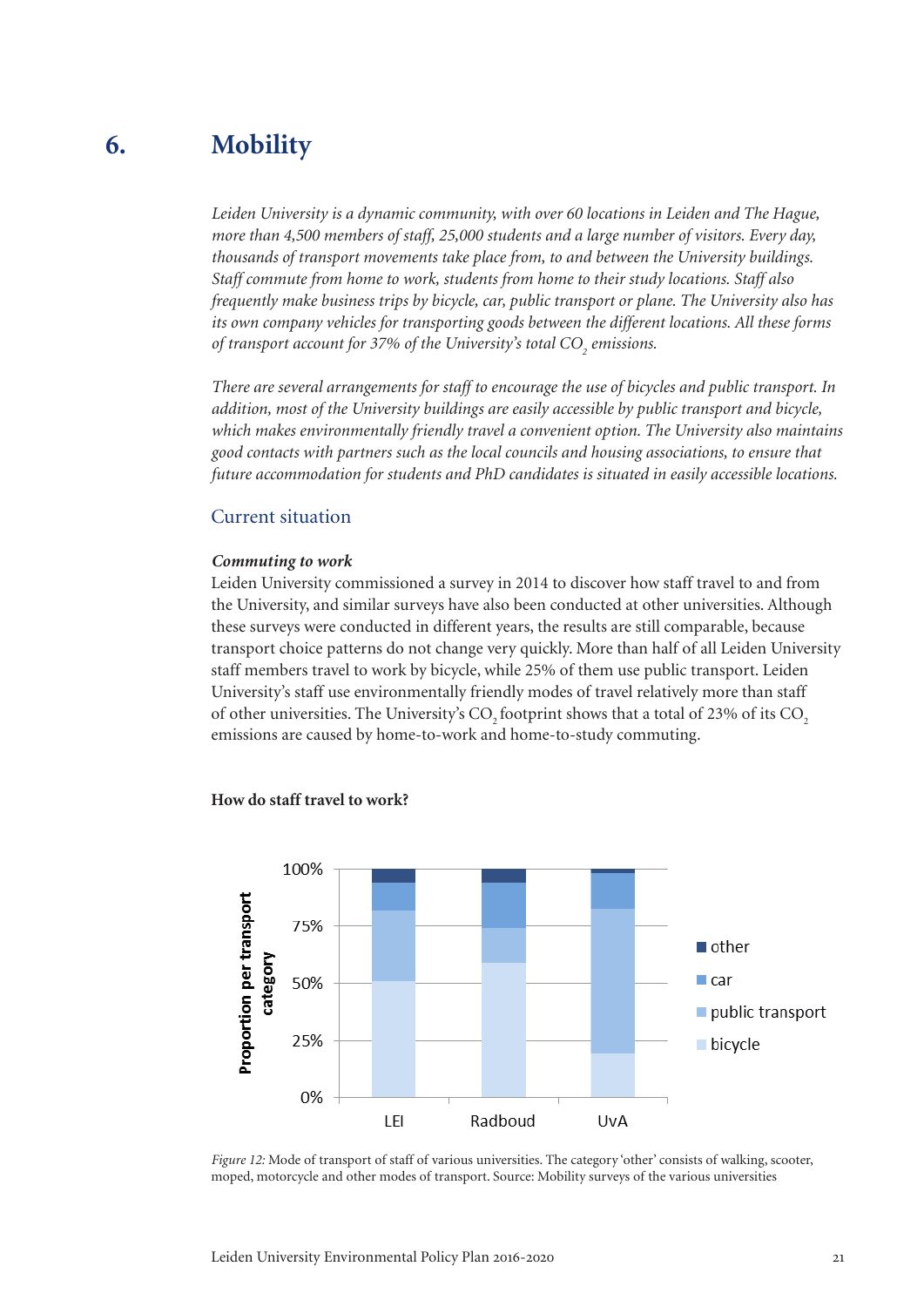Leiden University has an arrangement that encourages staff to move closer to their workplace, including the possibility of receiving a moving expenses allowance. Staff are also offered the opportunity to buy a bicycle under tax-friendly conditions.

#### *Commuting to study*

Leiden University's students use environmentally friendly modes of travel relatively often. More than 90% of them travel by bicycle or public transport. Students at the University of Amsterdam (UvA) use a car to travel to their study location relatively more often.





*Figure 13:* Mode of transport of students of various universities. The category 'other' consists of walking, scooter, moped, motorcycle and other modes of transport. Source: Mobility surveys of the various universities

Most of the University's locations are in the city centre and are easily accessible for students by public transport. In Leiden, all the University buildings are within 15 minutes' walking distance of Leiden Central train station. The city council and provincial government are planning to improve public transport connections with the Science Park, where our new Science Campus is located. In The Hague, all the University buildings are in the city centre, within 10 minutes' walking distance of The Hague Central train station. The new Wijnhaven complex, which will be completed in 2016, is virtually next door to the station.

#### *Business travel*

Leiden University's staff go on business trips to attend meetings, give lectures and participate in international conferences. They make these trips by car, public transport and plane. Business travel accounts for 14% of the University's total  $\mathrm{CO}_2$  emissions. Almost all of these emissions come from air travel.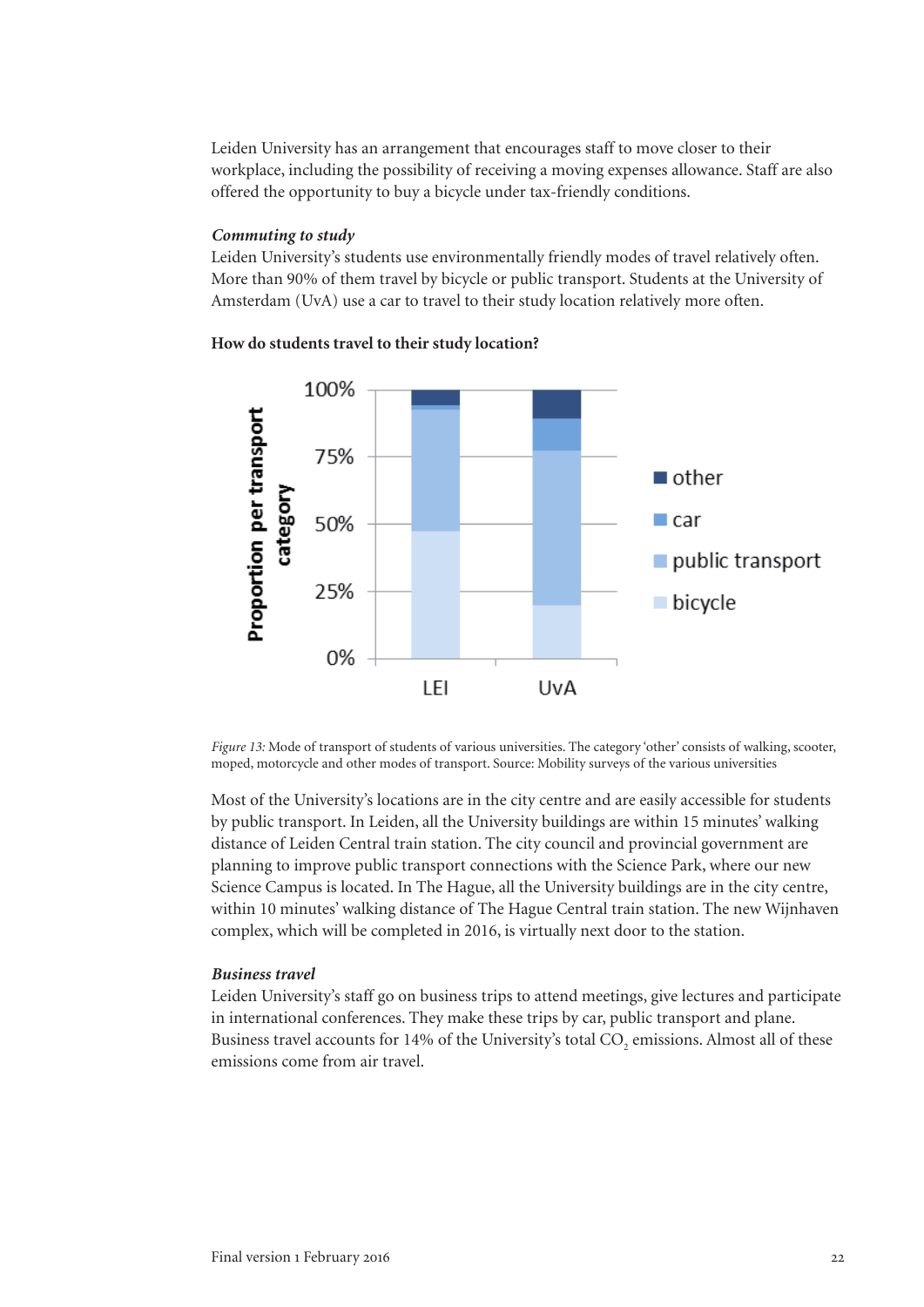#### *Business transport*

Leiden University has 12 company vehicles – cars, small and large vans – for transporting goods between the various University locations. These company vehicles account for less than 1% of the University's total  $\mathrm{CO}_2$  emissions. The University also has a number of bicycles available for staff, mainly for going to meetings or seminars elsewhere in the city.

#### *Telework*

Leiden University has various provisions for teleworking, including remote workplaces, SharePoint and the digital library catalogue. There are also facilities for electronic meetings; the type most frequently used by staff is Skype, which is installed by default on all work computers. Peripheral equipment, such as a webcam and headset, can be requested from the University.

#### **Ambitions**

#### *Commuting to work*

Leiden University is currently working on improving the various arrangements to incentivise the use of bicycles and public transport. For instance, the arrangement for buying a bicycle under tax-friendly conditions was recently improved. The University is also developing a more attractive 'moving expenses regulation', which includes offering a removal bonus of  $\epsilon$ ,500 net for staff who have a contract with the University for more than a year and live more than 25 kilometres from their work, if they move within two years of starting work or being transferred and reduce their travel distance by at least 60%. The University is also investing in facilities for electric vehicles: locations with at least 50 parking spaces will be equipped with electric charging points for cars if this is technically feasible and there is sufficient demand.

#### *Goals*

- MOB1 Locations with at least 50 parking spaces will be equipped with charging points for cars.
- MOB2 In 2016 an environmentally friendly removal bonus will be included in the 'moving expenses regulation' for staff who have a contract for more than a year.

#### *Commuting to study*

Leiden University believes it is important for students to be able to reach University buildings easily by bicycle and public transport. Most of the University's locations are in the city centre and are already easily accessible. The Science Campus is an exception, but the city council and provincial government are planning to improve the public transport connections with the Science Park, where our new Science Campus is located. The University will also investigate possibilities for good, environmentally friendly accessibility of the Science Campus.

*Goal*

MOB3 In 2016 Leiden University will investigate possibilities for good, environmentally friendly accessibility of the Science Campus.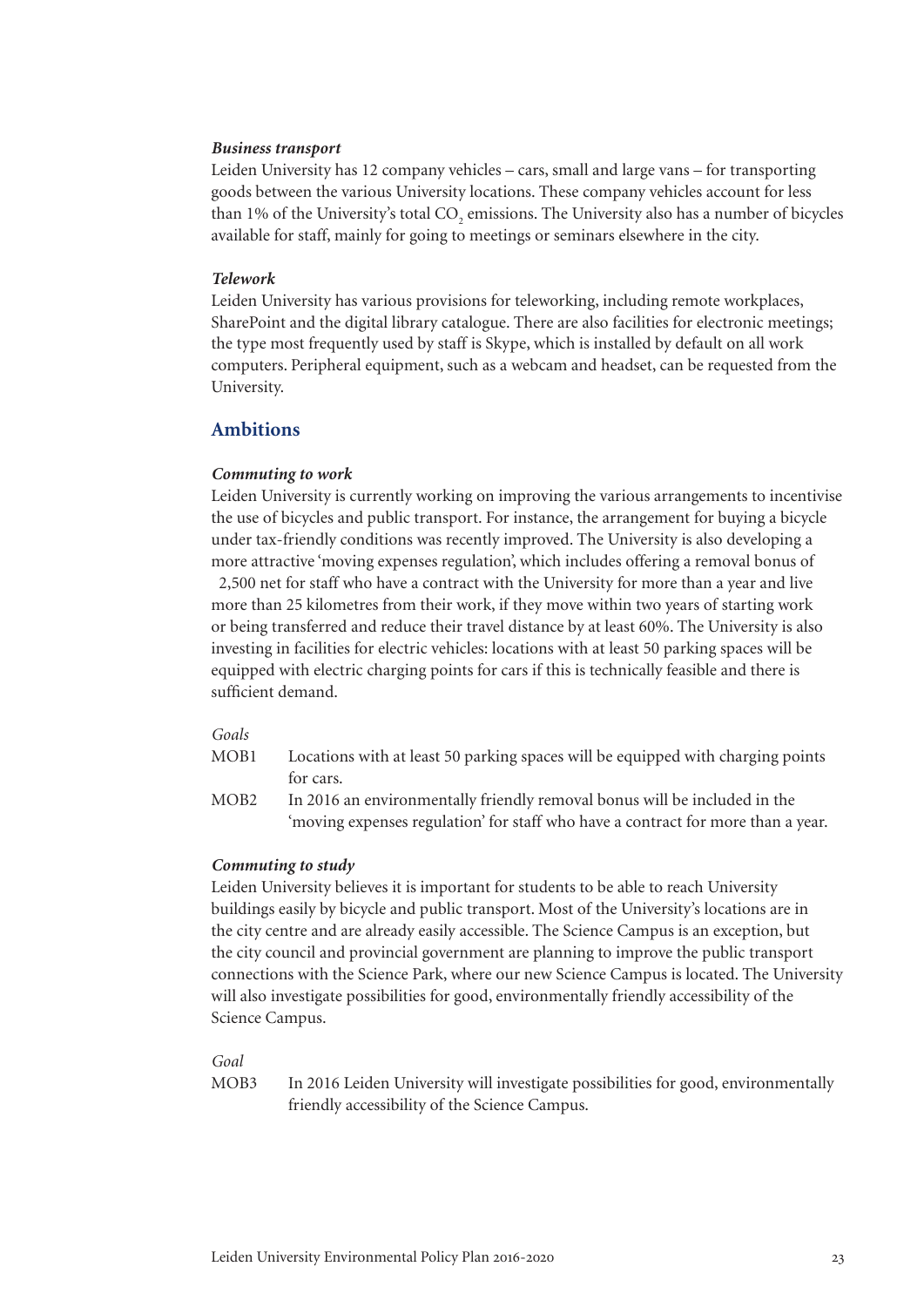#### *Business travel*

Nearly all the CO<sub>2</sub> emissions for business travel come from air travel. The focus is therefore mainly on reducing or offsetting the emissions due to air travel. For short trips, the University requires its staff to use public transport, while the  $\mathrm{CO}_2$  emissions due to air travel will be offset, thus reducing the CO<sub>2</sub> footprint by around 13%. In addition to these measures, Leiden University is also exploring the opportunities for teleworking, focusing on such options as the use of Skype. However, business travel will always be necessary for Leiden University, as a leading international research university, in order to maintain contacts both within and outside the Netherlands. In this context, the most important principles are that the travel should be responsible and sustainable.

#### *Goals*

- MOB4 The standard mode of travel for business trips with a travel time less than 6 hours will be the train.
- MOB5 In 2018 at least 90% of the  $\text{CO}_2$  emissions from air travel will be offset via the Fair Climate Fund, for instance.

#### *Business transport*

The company vehicles account for less than 1% of the total  $\mathrm{CO}_2$  emissions. Leiden University is therefore not actively pursuing a policy to reduce these emissions. However, as company vehicles contribute to the University's image, when new vehicles are purchased, these will be environmentally friendly models. Vans will be in the 'Top 10 clean and fuel-efficient vans' of the Royal Dutch Touring Club (ANWB) and cars will have at least energy label Class A for petrol cars and Class B for diesel cars.

#### *Goal*

MOB6 From 2016, when new company vehicles are purchased, they will be environmentally friendly models (Class A or B).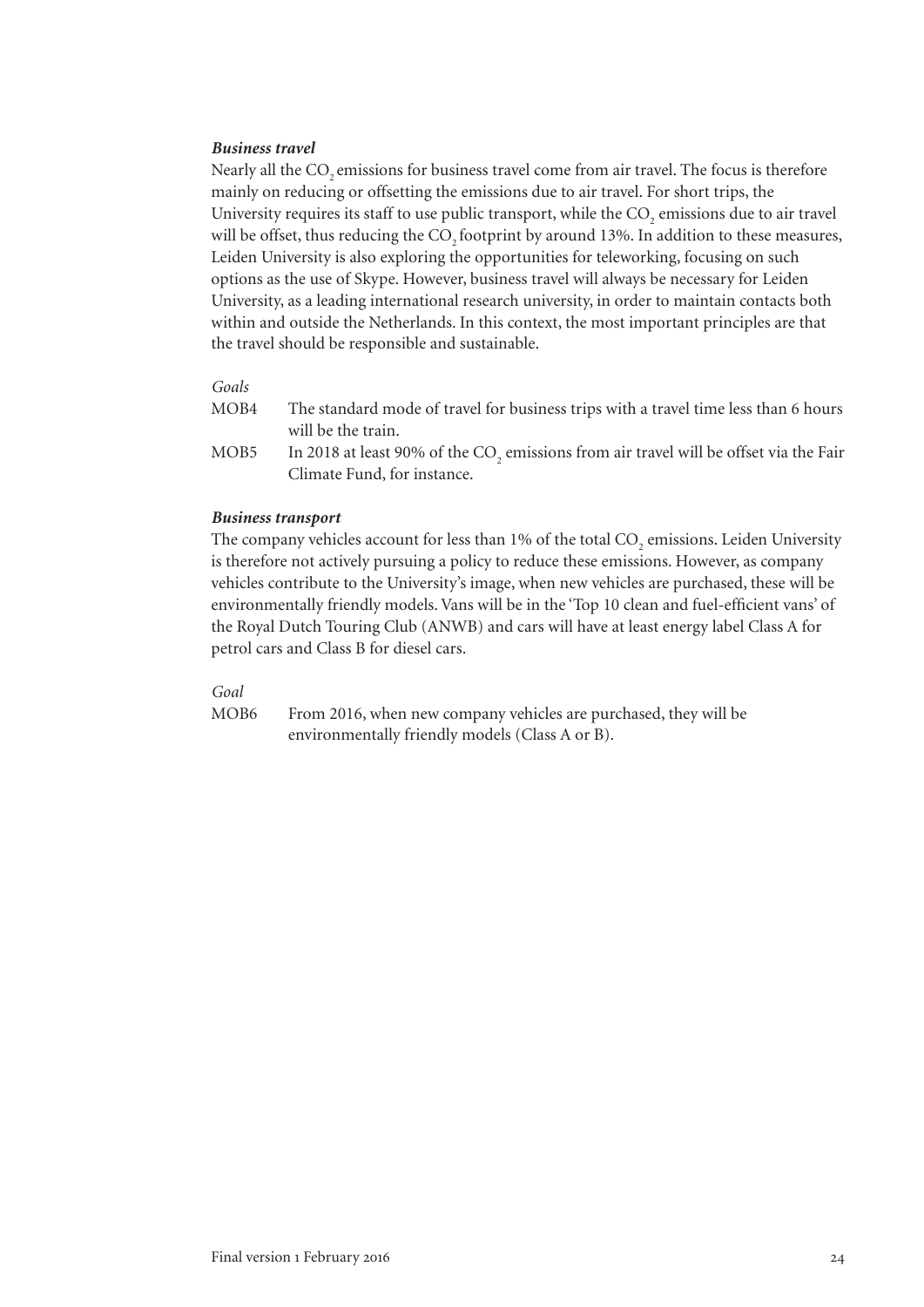#### **Education and research 7.**

*Leiden University is committed to developing, disseminating and applying academic knowledge, and serving as a reliable knowledge partner in national and international public and political debate. This is set down in the University's Institutional Plan 2015-2020. Societal developments and dilemmas relating to the environment and sustainability are therefore naturally part of our education and research, and we have taken important steps in this area in recent years. The University will continue this progress in the years to come, with a particular focus on education. By enabling students to learn more about sustainability during their studies, Leiden University aims to provide them with the knowledge they need to address the major challenges of the coming decades.* 

#### **Current situation**

Issues relating to the environment and sustainability are covered in the research at all faculties, to a greater or lesser extent. These topics will receive more attention, because of the creation of the Centre for Sustainability, a collaboration between Leiden University, Delft University of Technology and Erasmus University Rotterdam (LDE).

Leiden University currently has 45 bachelor's and 76 master's programmes. Of these, three bachelor's programmes and six master's programmes have a specific focus on sustainability. The University also offers three minors, and Leiden University College offers two majors in 'sustainability', while five extra courses can be taken in this area. In the autumn of 2015, a Massive Open Online Course (MOOC) was introduced, in conjunction with the LDE partners, on the topic 'Circular Economy: An introduction'. All these options offer students the opportunity to specialise in sustainability during their academic education.

The extent to which sustainability is integrated within education in the Netherlands is not very clear. This is particularly true of study programmes that do not have a specifi c focus on sustainability, but include sustainability as part of the curriculum. On the basis of study programmes focused entirely on sustainability, Leiden University has only an average score in terms of the curricula offered, compared with other universities.



#### **Integration of sustainability in study programmes**

*Figure 14:* Study programmes with sustainability integrated in the teaching, corrected for student numbers. Source: Keys to the Future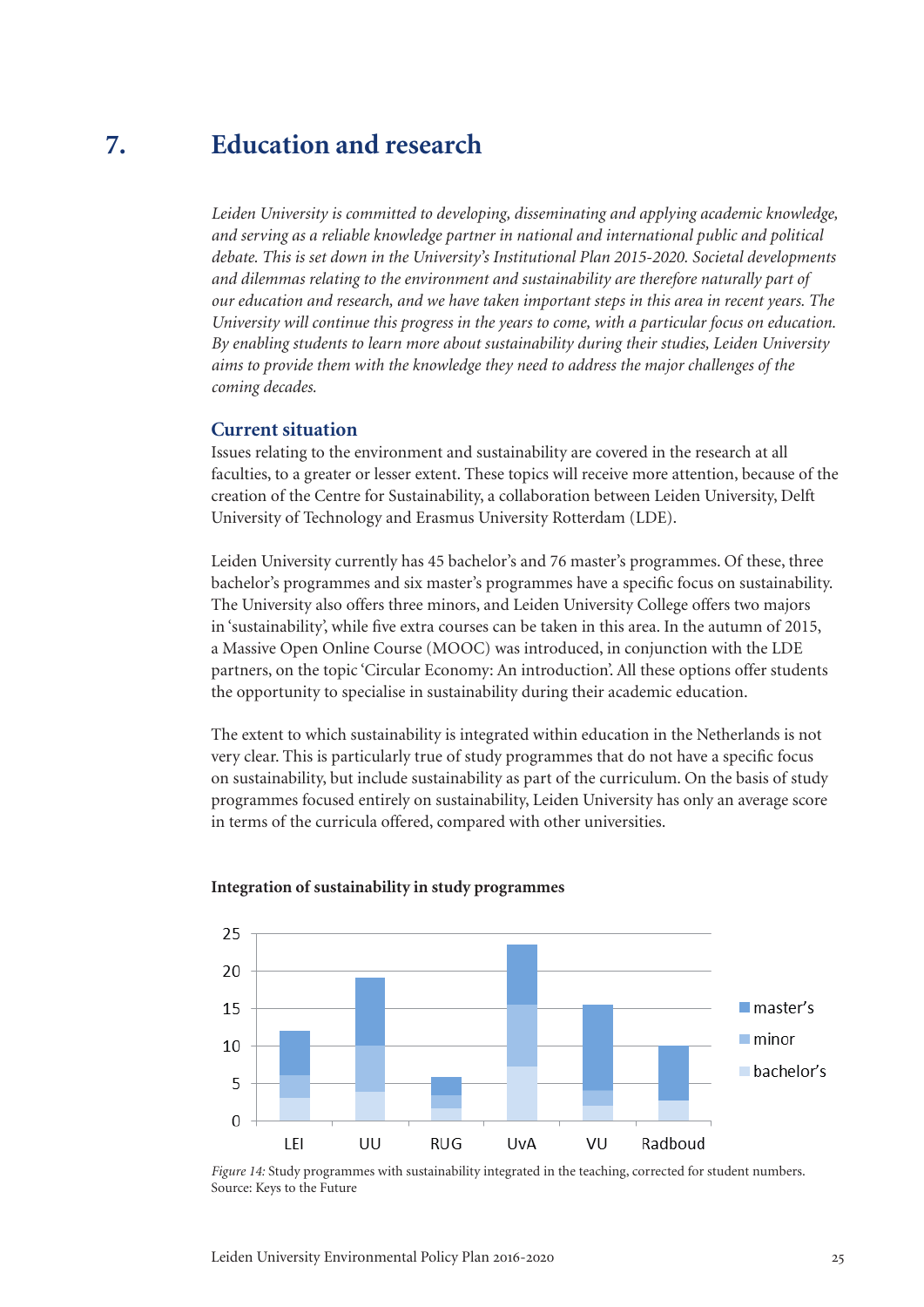Leiden University, like all universities in the Netherlands, is participating in SustainaBul. This is the sustainability ranking awarded by 'Students for Tomorrow' (*Studenten voor Morgen*) after assessing the sustainable character of universities (research and applied sciences). In 2015, Leiden University came ninth out of the participating universities for both the 'Education' aspect and the 'Research' aspect.

#### Ambitions

Leiden University would like more students to include sustainability as part of their study programme, and therefore intends to draw greater attention to the existing range of options (bachelor's programmes, minors, master's programmes, 'extra courses', MOOCs) in the information that it provides. A clear overview will be produced to enable better communication to students about the elective courses and study opportunities that focus specifically on sustainability. The University also wishes to communicate more effectively about the full range of sustainability research conducted here.

The University is considering whether its range of curricula should be expanded, and in this context is gaining inspiration from other universities. The University of Groningen (RUG) is investigating whether general sustainability education can be made accessible through a range of general studies courses. The University of Amsterdam (UvA) has an overview of how sustainability is currently integrated in both its curricula and its research.

The Centre for Sustainability is investigating whether there is a need for a course for teaching staff who are interested in sustainability but are having difficulty in finding a place for it in their curricula. It is also investigating whether, following the example of Delft University of Technology (TU Delft), a 'sustainability endorsement' can be introduced into examinations and degree certificates, in collaboration with TU Delft and Erasmus University Rotterdam. A student will qualify for this 'endorsement' by obtaining a specific number of credits in the area of sustainability. Together with these two universities, Leiden University will aim to further expand the Centre for Sustainability.

Finally, the University is exploring whether more workshops on sustainability can be held. The Lorentz Center, for instance, could be used for sessions to work out how research on the environment and sustainability can be developed further. Extending the work area of the Lorentz Center to include the Social Sciences and Humanities offers an excellent opportunity to explore these possibilities. Another option might be an interdisciplinary Studium Generale series on sustainability. Studium Generale is an ideal partner for promoting sustainability in the University. An example can be taken from Utrecht University, whose Studium Generale already introduced the topic in 2014 with the course 'Sustainability as a world view'.

#### *Goals*

- EDU1 In 2018 there will be a clear overview of all the activities in the area of sustainability in education and research at Leiden University.
- EDU2 In 2018 there will be a communications framework in which this overview can be presented and supplemented in a user-friendly way.
- EDU3 In 2018 the possibilities for including a compulsory general studies core curriculum course on sustainability in every bachelor's curriculum will have been investigated.
- EDU4 In 2018 the possibilities of a 'sustainability endorsement' on degree certificates will have been investigated.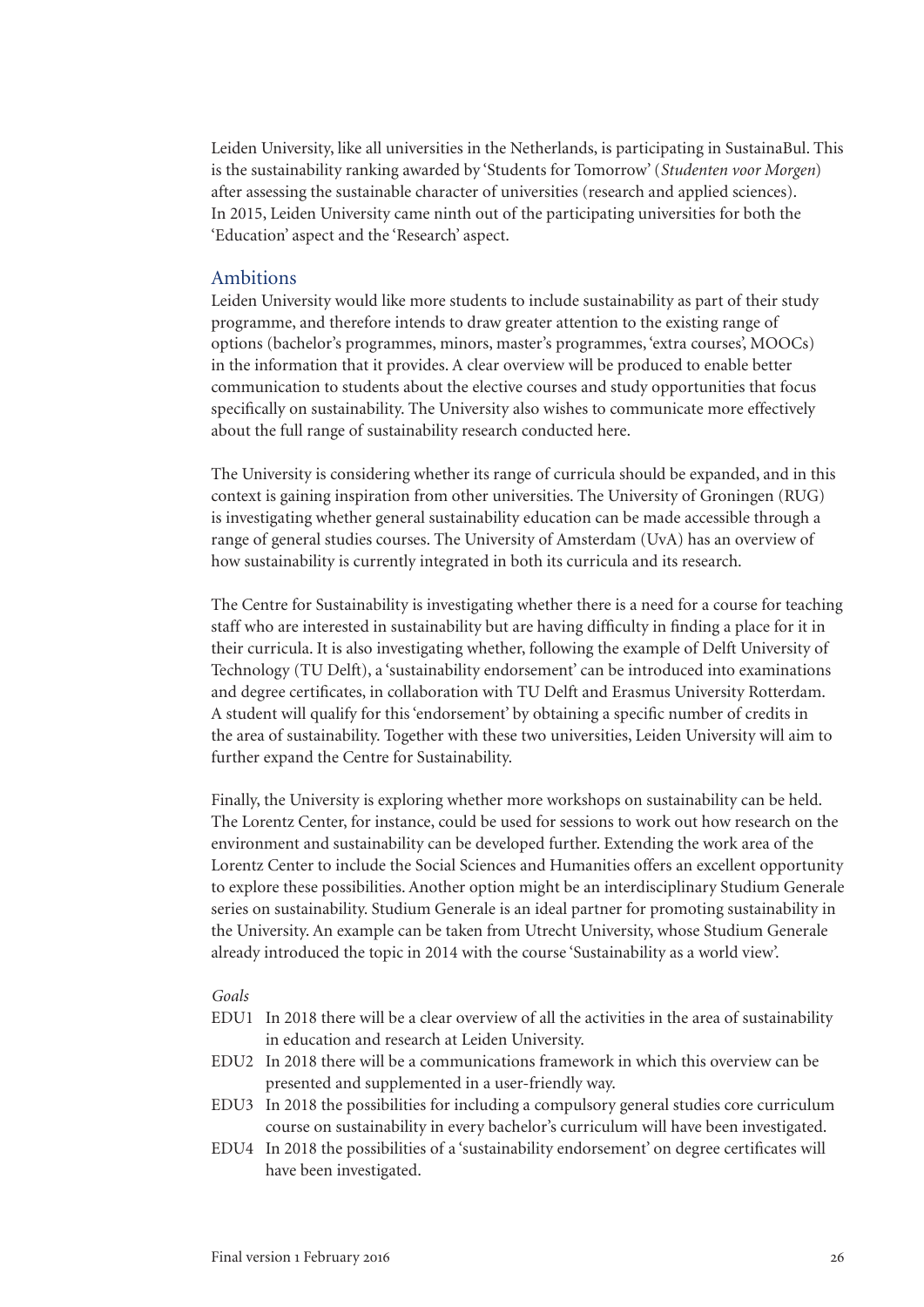- EDU5 From no later than 2018, the Centre for Sustainability will offer a course on 'integrating the theme of sustainability in existing curricula', if a preliminary survey confirms the need for this.
- EDU6 No later than 2018, one or more workshops will be held in the Lorentz Center to explore how research in the area of the environment and sustainability can be developed further.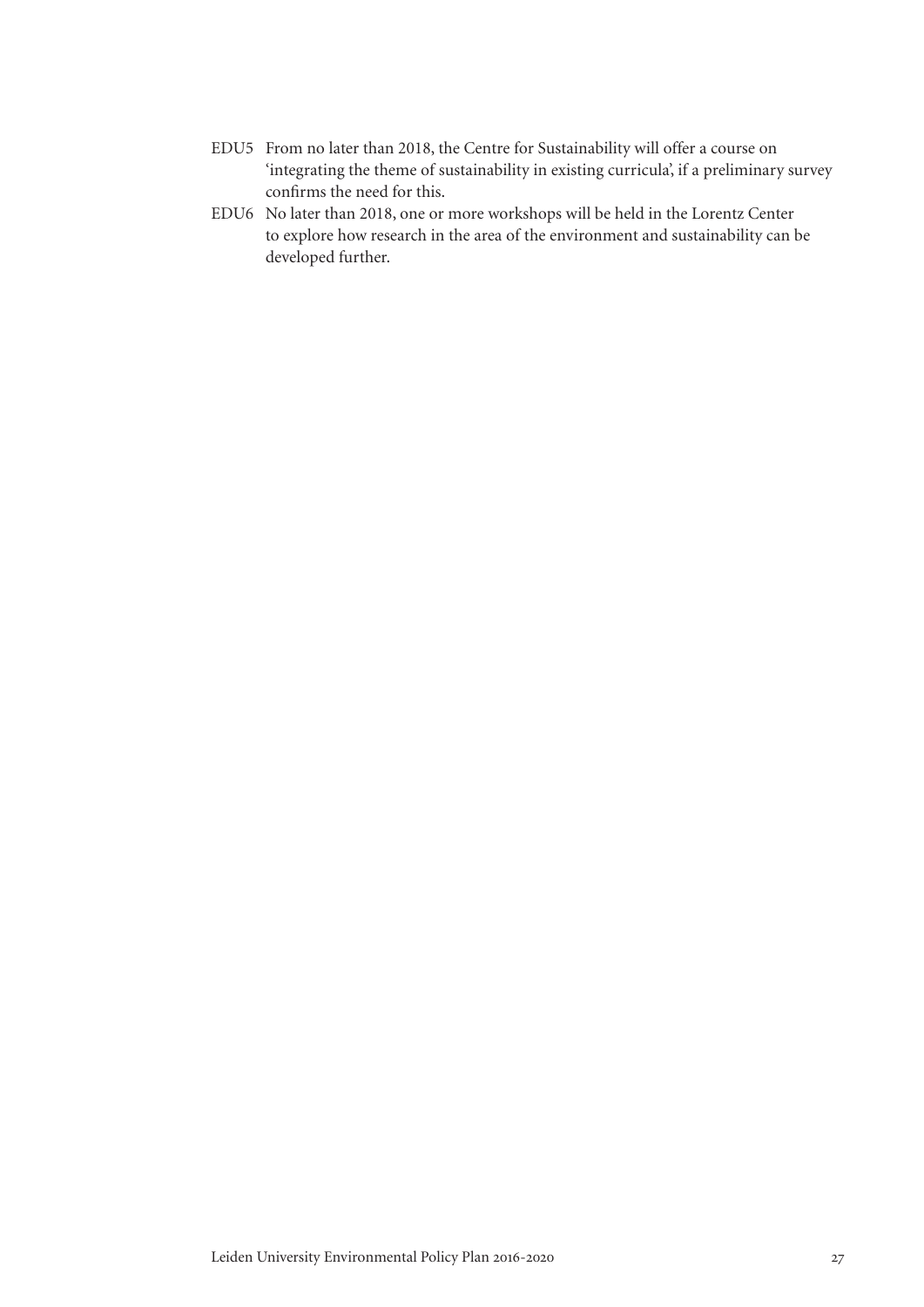#### **Awareness and involvement 8.**

*Frequent, inspiring communication with internal and external stakeholders is an essential aspect of promoting their awareness of the Environmental Policy Plan and encouraging them to be more involved with it. Communication at the internal level can make students and staff more involved, and also inspire and support them in changing their behaviour. External communication helps the institution to be transparent and accountable to society. A new, ambitious Environmental Policy Plan should include a (step-by-step) communication plan, complete with content calendar, which helps to clarify and accomplish the ambitions of the University's environmental policy. This*  is not the only action to be taken: Leiden University is also investing in a Green Office, which will *increase awareness and involvement of students and staff.*

#### **Current situation**

In recent years, Leiden University has included developments concerning its environmental policy in its regular news reports. These have included items on its CO<sub>2</sub> footprint, transport policy and travel expenses, for instance. The annual report has also contained information about the environmental policy. However, because sustainability as a theme has not been over-emphasised, the internal and external target groups have remained insufficiently aware of the University's environmental measures. As a result, many excellent opportunities are still available in the areas of creating support and changing behaviour.

#### **Ambitions**

#### *Communication*

Leiden University's ambition is to increase awareness of its environmental policy and environmental measures among staff, students and external stakeholders. They must also be encouraged to support the policy. All this can be achieved with a communication plan in which the goals set out in the Environmental Policy Plan are translated into – and supported by – appropriate and effective communication developed by the Strategic Communication & Marketing Department (SCM). One aspect of this will be a content calendar, providing details of the concrete action plans.

The communication will mainly be in digital form, presented via the website, social media and email newsletters. Other possibilities could include blogs and vlogs, videos, apps and narrowcasting. The University's new website will have a separate dossier on 'the sustainable university', maximising accessibility to content about the environmental policy. Leiden University will communicate not only about high-profile projects but also about less visible measures that still have a big impact on the environment. It is intended that the communication will mainly provide users with the opportunity to write and speak about the measures. The aim is to present Leiden University's environmental policy as progressive and innovative.

#### *Goal*

AI1 Converting the Environmental Policy Plan into an action programme will result in a (step-by-step) communication plan, including a content calendar, in which the proposed environmental measures will be supported by / translated into effective and inspiring communication.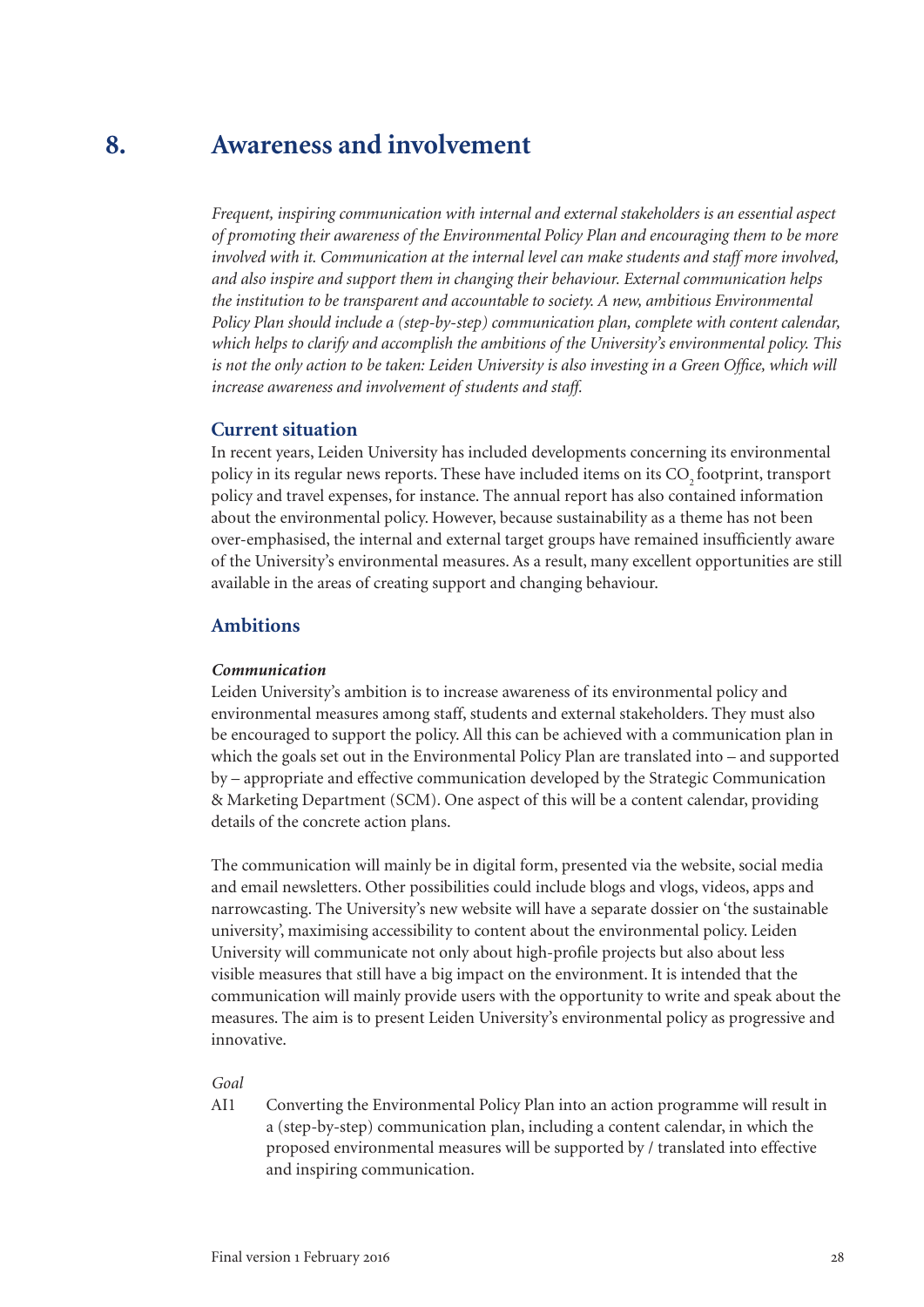#### *Green Office*

Leiden University's Institutional Plan 2015-2020 'Freedom to Excel' states that students will be more involved in implementing the University's environmental policy. An effective way to achieve this is to set up a Green Office: a sustainability platform for the University's students and staff. The Green Office will carry out sustainability projects and provide support in implementing ideas suggested by the University itself and by students and staff. Students will be employed in the role of 'student assistant' for executing the projects. The Green Office will therefore increase the involvement of students and staff in making the University more sustainable, and also enable students to learn leadership and entrepreneurial skills by executing projects in practice.

Several universities in the Netherlands have already set up a Green Office or are in the process of doing so. The University of Applied Sciences Leiden has had a 'pop up Green Office' since 2015. Leiden University is engaged in preparations to set up a Green Office: the Leiden University Green Office (LUGO). The day-to-day work will be performed by students and staff of the University. The environmental advisor is responsible for the budget of the Leiden University Green Office and will supervise the student assistants. The aim of the Leiden University Green Office is to improve communication about the environmental policy, and to increase its visibility. This will make the Leiden University Green Office a central point for sustainability within the University, where students and staff can together resolve sustainability issues. This clearly fits within the current move towards increasing student and staff involvement in the University's policy.

The Leiden University Green Office will have a permanent location at a central and visible point, and will be easily accessible for the students and staff. It will be set up under the responsibility of the Health, Safety & Environment Department (HSE), while the day-today work will be performed by students and staff of the University. Its functioning will be supervised by a Supervisory Board. Partners in the collaboration will include Green Keys Leiden and student parties such as the EL CID / Vademecum committee, the Study Association Consultation Platform (StOP) and the Local Chamber of Student Associations (PKvV).

An interim evaluation of the Green Office's performance will take place at the end of 2016.

#### *Goal*

AI2 The Leiden University Green Office will be operational from the beginning of 2016.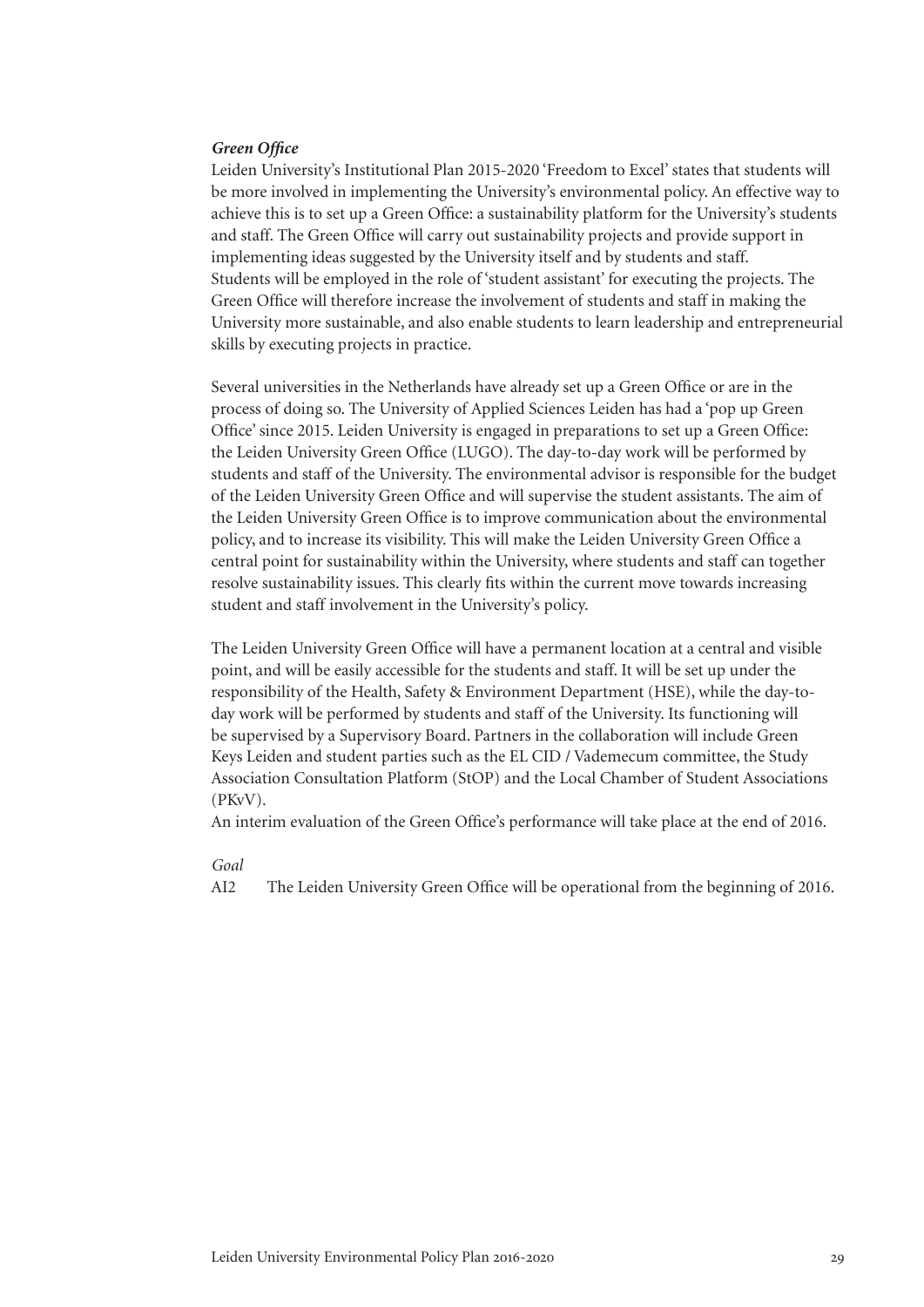#### **Organisation and implementation 9.**

*Leiden University's Environmental Policy Plan 2016-2020 contains a total of 31 goals, across six different themes. It is naturally important that these goals should be attained in a transparent and structured manner. This chapter specifies which units within Leiden University are responsible for attaining the goals, how the progress will be monitored and what budget is needed for each goal.*

### **Organisation**

All the faculties and central services are involved with implementing the Environmental Policy Plan 2016-2020. The responsibility for implementing the goals in the area of education and research lies primarily with the faculties. The goals in the area of University operations will be achieved under the leadership of the Administration & Central Services Department (BB) and the expertise centres, in particular the Real Estate Directorate, the University Services Department and the Health, Safety & Environment Department (HSE). The Green Office will be the focus for student involvement. Monitoring will be done by the HSE Department, which is also responsible for implementing the Environmental Policy Plan as a whole, and will write reports for the Executive Board (CvB), the Administration & Central Services Department (BB), the Operational Management Consultative Committee (OBV) and the University Council (UR).

### Implementation

Key performance indicators (KPIs) will be established for implementing the Environmental Policy Plan, so that the results of each action can be monitored. The progress in terms of the KPIs will be collected and analysed on a structural basis, in order to reveal trends. A concise report of this progress will be given in Leiden University's Health, Safety and Environment Annual Report, which is produced by the HSE Department. The action plan will also be included in the University-wide Health, Safety and Environment Plan (AMP), which is evaluated and updated every two years. This HSE Plan is also managed by the HSE Department. Both the HSE Annual Report and the HSE Plan are discussed with the Executive Board, the Operational Management Consultative Committee and the University Council. This concludes a two-yearly Plan-Do-Check-Act cycle, ensuring that attention at the management level remains focused on the action plan. After each cycle, a management review and improvement plan are produced with the aim of improving the system.

#### Finances

The Environmental Policy Plan has financial consequences. The costs will in principle be covered within the regular University budgets. Some actions will involve considerable amounts of money, such as applying the BREEAM-NL system in new construction and large-scale renovation projects. A strategic choice must then be made regarding the target ambition level, and this choice will be made for each project individually. The costs of the Green Office ( $\epsilon$  50,000 per year) cannot be covered from an existing budget. It is therefore proposed that funds should be released for this from the Innovation Fund for a three-year period. If the evaluation at the end of this period is positive, funding will then be provided on a structural basis.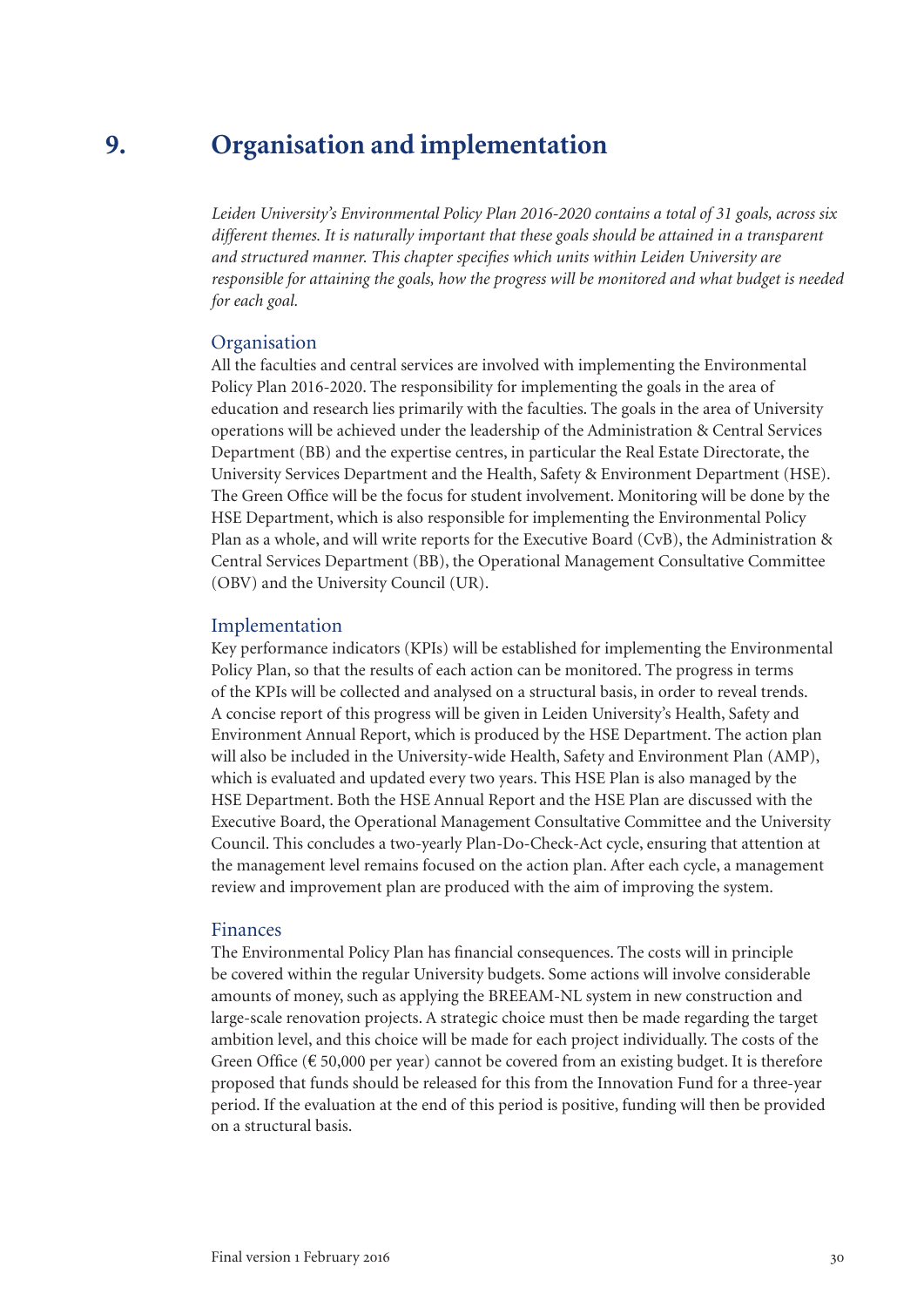# **Appendices**

- I. Sources
- II. Action List 2016-2020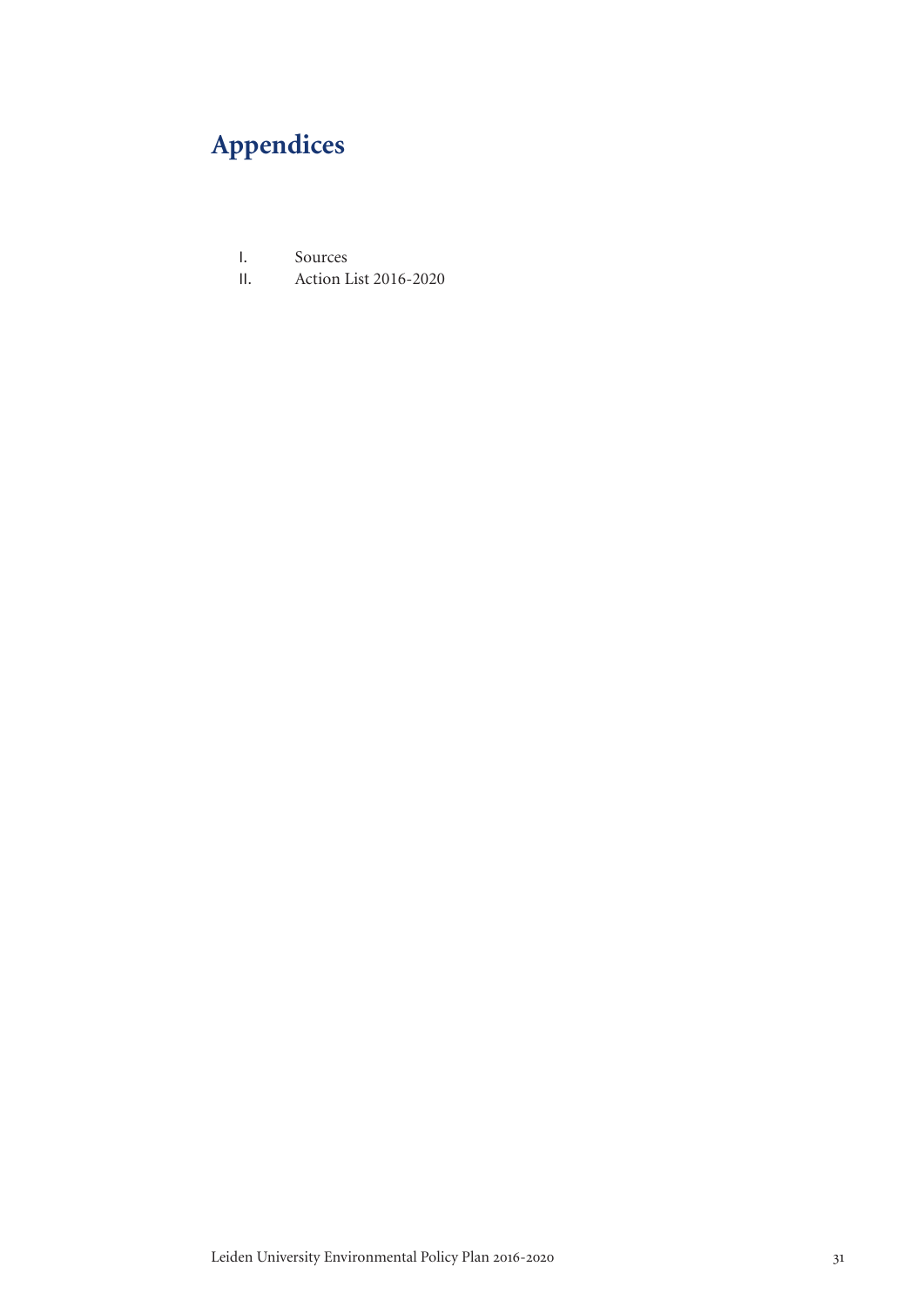# **Appendix I. Sources**

#### **Sustainable buildings**

BREEAM-NL (available via *https://www.breeam.nl/*)

Leiden University (2015), Duurzaam bouwen ('sustainable construction') (available via *http://www.science.leidenuniv.nl/index.php/betacampusfwn/duurzaam\_bouwen*)

#### **Energy**

Netherlands Enterprise Agency (RVO) (2015), Multiyear Energy Efficiency Agreements (available via *http://www.rvo.nl/subsidies-regelingen/meerjarenafspraken-energie-efficiency*)

Social and Economic Council of the Netherlands (SER) (2013), Energy Agreement for Sustainable Growth (available via *http://www.energieakkoordser.nl/~/media/files/internet/ publicaties/overige/2010\_2019/2013/energieakkoord-duurzame-groei/energieakkoordduurzame-groei.ashx*)

Leiden University (2013), Energy Efficiency Plan (EEP) 2013-2016

Consultation group of energy coordinators in higher education and university teaching hospitals (WOAZ) (2015), Benchmark for universities and academic teaching hospitals 2014

Statistics Netherlands (CBS) (2015) Electricity in the Netherlands (available via *http://www. cbs.nl/NR/rdonlyres/D694C055-66E0-49D4-A0EA-7F9C07E3861E/0/2015elektriciteitinnederla nd.pdf*)

Leiden University, Energy Monitoring System

#### **Water**

Leiden University, Energy Monitoring System

Join the Pipe (2015) (available via *www.join-the-pipe.org/nl*)

#### **Sustainable procurement and investments**

Kennisportal Inkoop ('knowledge portal for procurement') (2008), Covenant between Ministry of Housing, Spatial Planning and the Environment (VROM) / Higher Education on sustainable procurement (available via *http://www.inkoopportal.com/inkoopportal/download/ common/convenantduurzaaminkopen1.pdf*)

Pianoo (2015), product groups for socially responsible procurement (available via *https://www.pianoo.nl/themas/maatschappelijk-verantwoord-inkopen-duurzaam-inkopen/ productgroepen*)

Leiden University (2015), Financial and Economic Affairs Department

Leiden University (2015), Leiden University Procurement Department

Leiden University (2015), University Services Department, Catering Section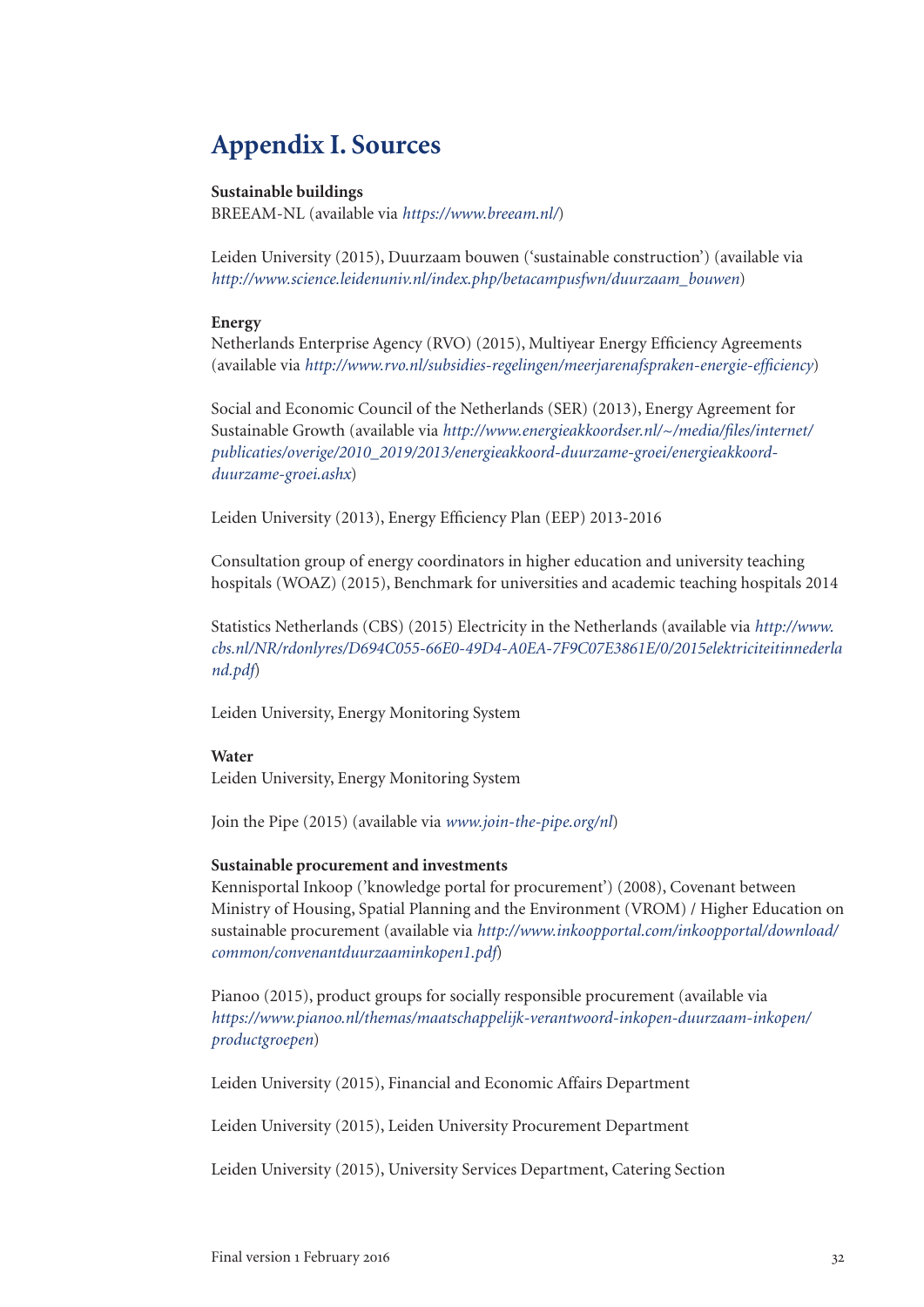#### **Waste**

Leiden University (2015), Shanks waste portal

Utrecht University (2015), documentation of Corporate Real Estate & Campus – Safety and Environment Department

University of Groningen (2015), Environmental Performance Indicators (available via *http://www.rug.nl/about-us/who-are-we/sustainability/practices/environmental-performanceindicators*)

University of Amsterdam (2015), Facility Services, Real Estate Department

#### **Mobility**

Leiden University (2013), CO<sub>2</sub> footprint, formulated by Van Beek Consultants (available via *http://media.leidenuniv.nl/legacy/co2-footprint-2013-definitief.pdf*)

DTV Consultants (2014), Mobility survey

Radboud University (2013), Survey report on mobility of Radbout University and University Medical Centre staff

Erasmus University (2010), Mobility survey 2010 (available via *http://www.eur.nl/mobiliteit/ mobiliteitsbeleid/mobiliteitsonderzoek\_2010/modal\_split/*)

University of Twente (2011), Mobility of staff and students of the University of Twente (available via *http://doc.utwente.nl/77291/1/Geurs11mobiliteit.pdf*)

University of Wageningen (2015), Mobility (available via *http://www.wageningenur.nl/nl/ show/Mobiliteit.htm*)

Delft University of Technology (2010), Sustainable mobility policy of Delft University of Technology 'Covenant for accessible Haaglanden' (available via *https://intranet.tudelft.nl/ fileadmin/UD/MenC/Support/Internet/TU\_Website/TU\_Delft\_Medewerkers/Loopbaan\_en\_ ontwikkeling/Slim\_reizen\_naar\_het\_werk/doc/Duurzaam\_mobiliteitsbeleid\_TU\_Delft.pdf*)

University of Amsterdam (2015), Carbon footprint of University of Amsterdam and Amsterdam University of Applied Sciences (available via *http://www.uva.nl/over-de-uva/uvaprofiel/duurzaamheid/duurzame-bedrijfsvoering/co2-footprint/co2-footprint.html*)

Leiden University (2015), Leiden University Moving Expenses Regulation 2015 (available via *http://medewerkers.leidenuniv.nl/p-en-o/salaris-vergoedingen/vergoedingen/ verhuiskostenvergoeding.html*)

Leiden University (2015), Leiden University Regulation on the Commuting Allowance 2015 (available via *http://medewerkers.leidenuniv.nl/p-en-o/salaris-vergoedingen/vergoedingen/ reiskosten-woon-werkverkeer.html*)

Leiden University (2015), Offsetting purchase of bicycle for commuting (available via *http:// medewerkers.leidenuniv.nl/p-en-o/salaris-vergoedingen/keuzemodel/keuzemogelijkheden/ verrekening-van-fiets-voor-woon-werkverkeer.html*)

Leiden University Environmental Policy Plan 2016-2020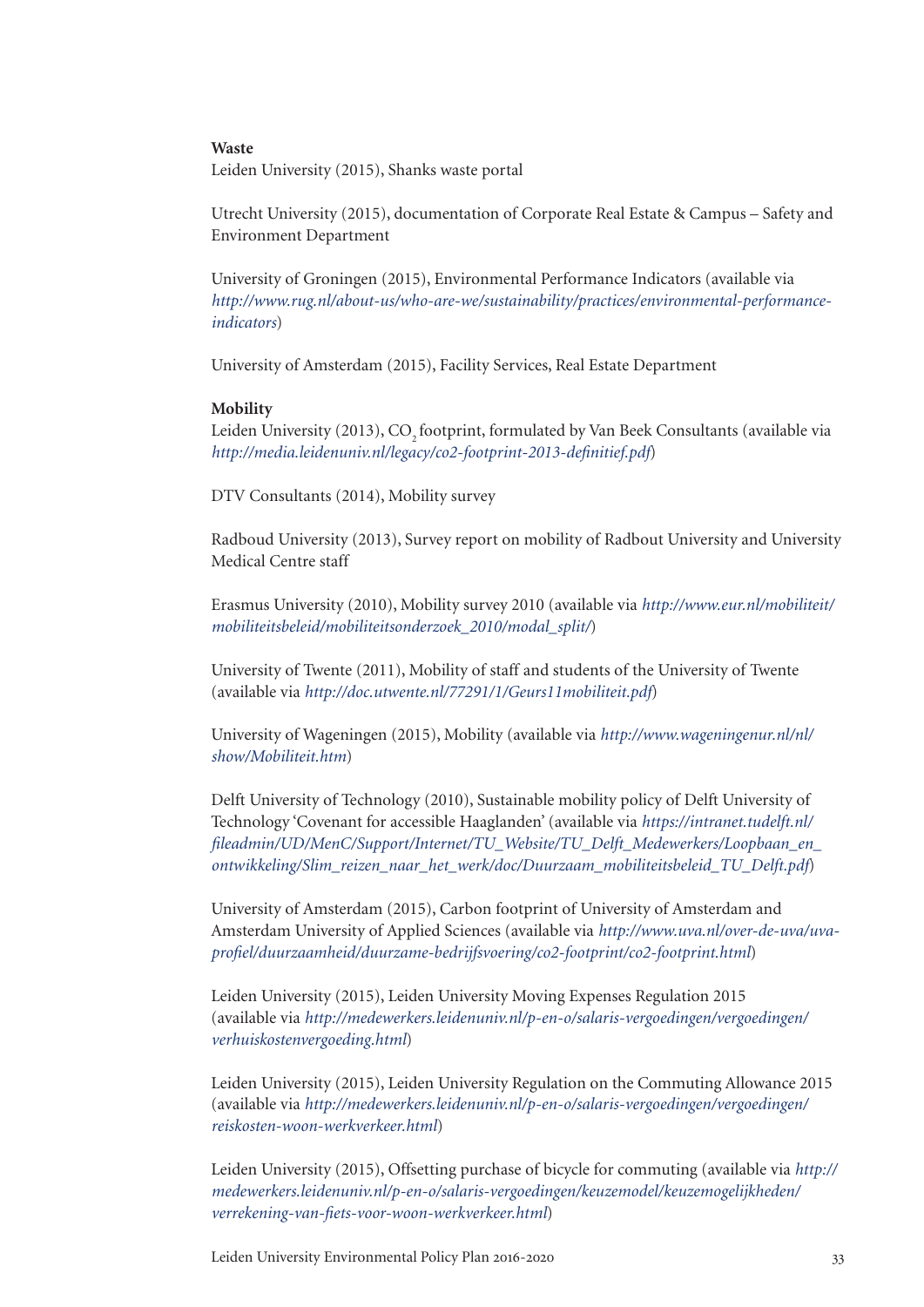Google Inc. (2015), Google Maps (available via *https://www.google.nl/maps*)

Leiden University (2014), Richtlijn Verzekeringen ('guidelines on insurance') Leiden University, Operational Management Department / Financial and Economic Affairs Department

Leiden University (2015), inventory of Skype use at service desks, Health, Safety & Environment Department

Leiden University (2015), Skype (calling or video calling via the internet) (available via *http://www.issc.leidenuniv.nl/ict/samenwerken/skype.html*)

#### **Education and research**

Studenten voor Morgen ('students for tomorrow'). Summary of results of SustainaBul 2015 (available via *http://www.studentenvoormorgen.nl*)

Groene Generatie ('green generation') NL (2013), Wat verwachten werkgevers van het onderwijs als het gaat om duurzaamheid? ('What do employers expect from education in the area of sustainability?') A survey of employers in the top sectors and the government. Survey report – Summary (available via *https://www.hanze.nl/assets/kennisportal/Documents/ Public/Samenvatting\_Onderzoeksrapport\_20131024Devraagvanwerkgeversomduurzaamheidinhetonderwijs.pdf*)

Leiden University (2015), Freedom to Excel, Leiden University Institutional Plan 2015-2020 (available via *http://media.leidenuniv.nl/legacy/lr-strategisch-plan-publieksversie-nl-print.pdf*)

Leiden University (2015), Keys to the Future: Making Leiden University Sustainable

Het Groene Brein ('the green brain') (2015), Rapportage Onderzoek Duurzaam Onderwijs ('report on Sustainable Education survey), The Hague: Ministry of Education, Culture and Science (available via *https://www.rijksoverheid.nl/documenten/rapporten/2015/06/29/ rapportage-onderzoek-duurzaam-onderwijs*)

Schie, M. van (2012), Duurzaamheid in onderwijs en onderzoek ('sustainability in teaching and research'). Academic year 2011-2012, Amsterdam: Platform Duurzaamheid UvA ('University of Amsterdam sustainability platform') (available via *https://www.uva. nl/binaries/content/assets/uva/nl/over-de-uva/uva-profiel/duurzaamheid/inventarisatieduurzaamheid-uva-onderwijs-en-onderzoek.pdf?1333462632000*)

Utrecht University (2015), Annual Report 2014 (available via *http://www.uu.nl/en/file/25947/ download?token=HV0keOwd*)

University of Groningen (2015), Annual Report 2014 (available via *http://www.rug.nl/aboutus/where-do-we-stand/facts-and-figures/annual-reports/rug-jaarverslag-2014.pdf*)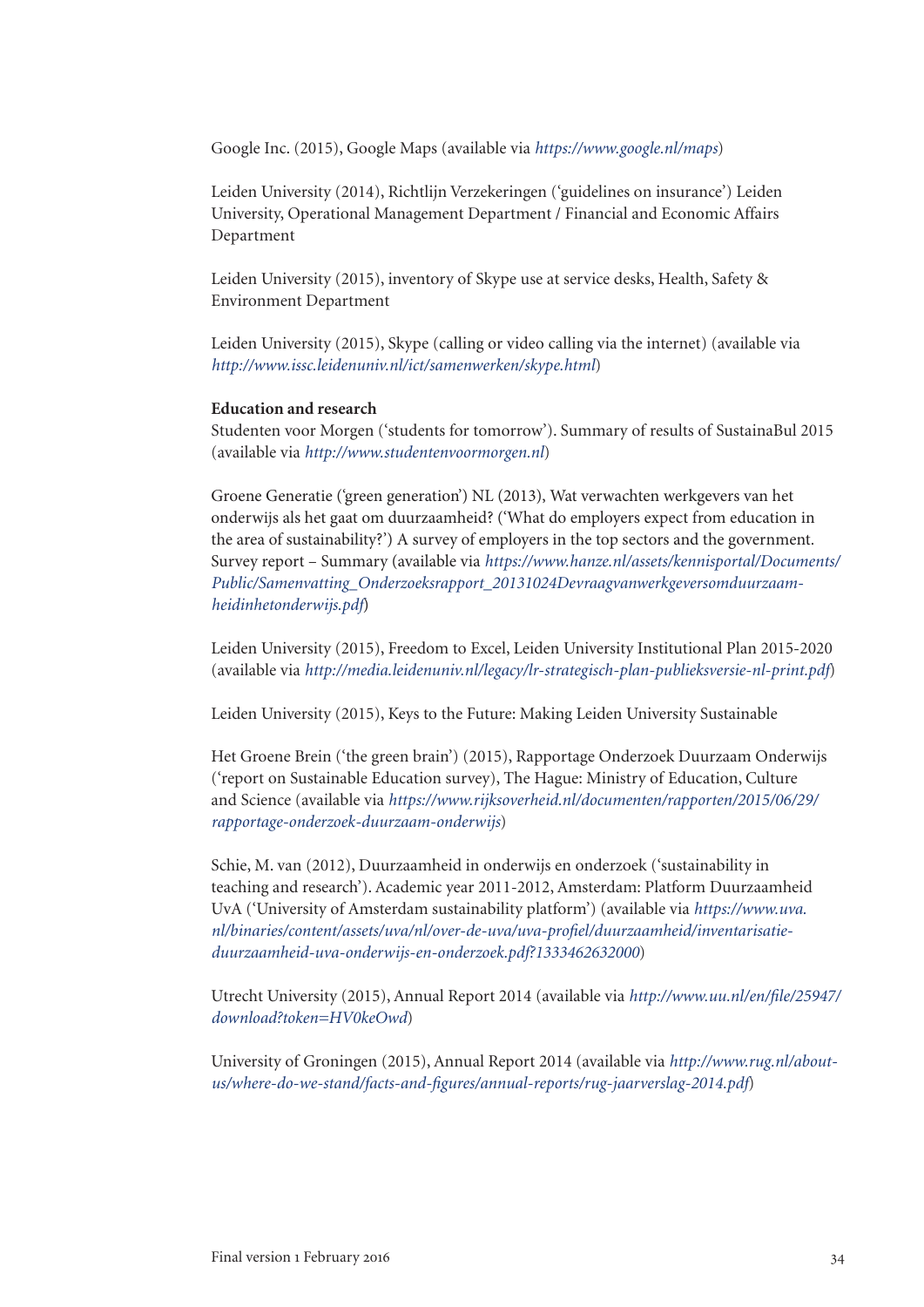# **Appendix II. Action List 2016-2020**

| No.               | Goal                                                                                                                                                                                                                                                                            | Responsible for<br>initiation | When      |
|-------------------|---------------------------------------------------------------------------------------------------------------------------------------------------------------------------------------------------------------------------------------------------------------------------------|-------------------------------|-----------|
| SB1               | From 2016, at least the BREEAM-NL Very Good<br>rating will be achieved for new construction<br>and large-scale renovations, with an emphasis<br>on energy savings and energy efficiency.                                                                                        | Real Estate                   | From 2016 |
| SB <sub>2</sub>   | By the end of 2016, Leiden University will<br>have conducted a baseline measurement<br>for BREEAM-NL In-Use for all (relevant)<br>buildings.                                                                                                                                    | Real Estate                   | From 2016 |
| SB <sub>3</sub>   | By the end of 2016, Leiden University will<br>have formulated a plan for each building,<br>showing attainable ambitions and timescale for<br>BREEAM-NL In-Use.                                                                                                                  | Real Estate                   | From 2016 |
| SB4               | The University, together with Leiden City<br>Council, will use BREEAM-NL for the new<br>development in the Bio Science Park area<br>development, with at least the rating Good.                                                                                                 | Real Estate                   | From 2016 |
| SB <sub>5</sub>   | From 2016, at least the BREEAM-NL Very<br>Good rating will be achieved for the demolition<br>of buildings.                                                                                                                                                                      | Real Estate                   | From 2016 |
| ELEC1             | The University will buy 100% of the Guarantees<br>of Origin (GOs) from Dutch sustainable<br>electricity.                                                                                                                                                                        | Real Estate                   | 2017      |
| ELEC <sub>2</sub> | The University will generate 0.3% of its total<br>electricity consumption itself.                                                                                                                                                                                               | Real Estate                   | 2018      |
| GAS1              | Thermal energy storage (TES) will be used in<br>new construction and large-scale renovations<br>whenever the investment costs of the<br>replacement system can be recouped within a<br>period corresponding to half of the expected<br>service life stated by the manufacturer. | Real Estate                   | From 2016 |
| GAS2              | The CO2 emissions from natural gas<br>consumption will be fully offset by buying<br>Voluntary Emission Reductions (VERs).                                                                                                                                                       | Real Estate                   | From 2017 |
| WAT1              | Water-saving measures will be included in new<br>construction and large-scale renovations, in line<br>with the latest state of the technology.                                                                                                                                  | Real Estate                   | From 2016 |
| WAT2              | Leiden University will participate in 'Join the<br>Pipe' and install tap water stations in all its<br>buildings.                                                                                                                                                                | Real Estate                   | From 2016 |
| WAT3              | In 2016 Leiden University will remove all the<br>water coolers.                                                                                                                                                                                                                 | Faculties and<br>units        | 2016      |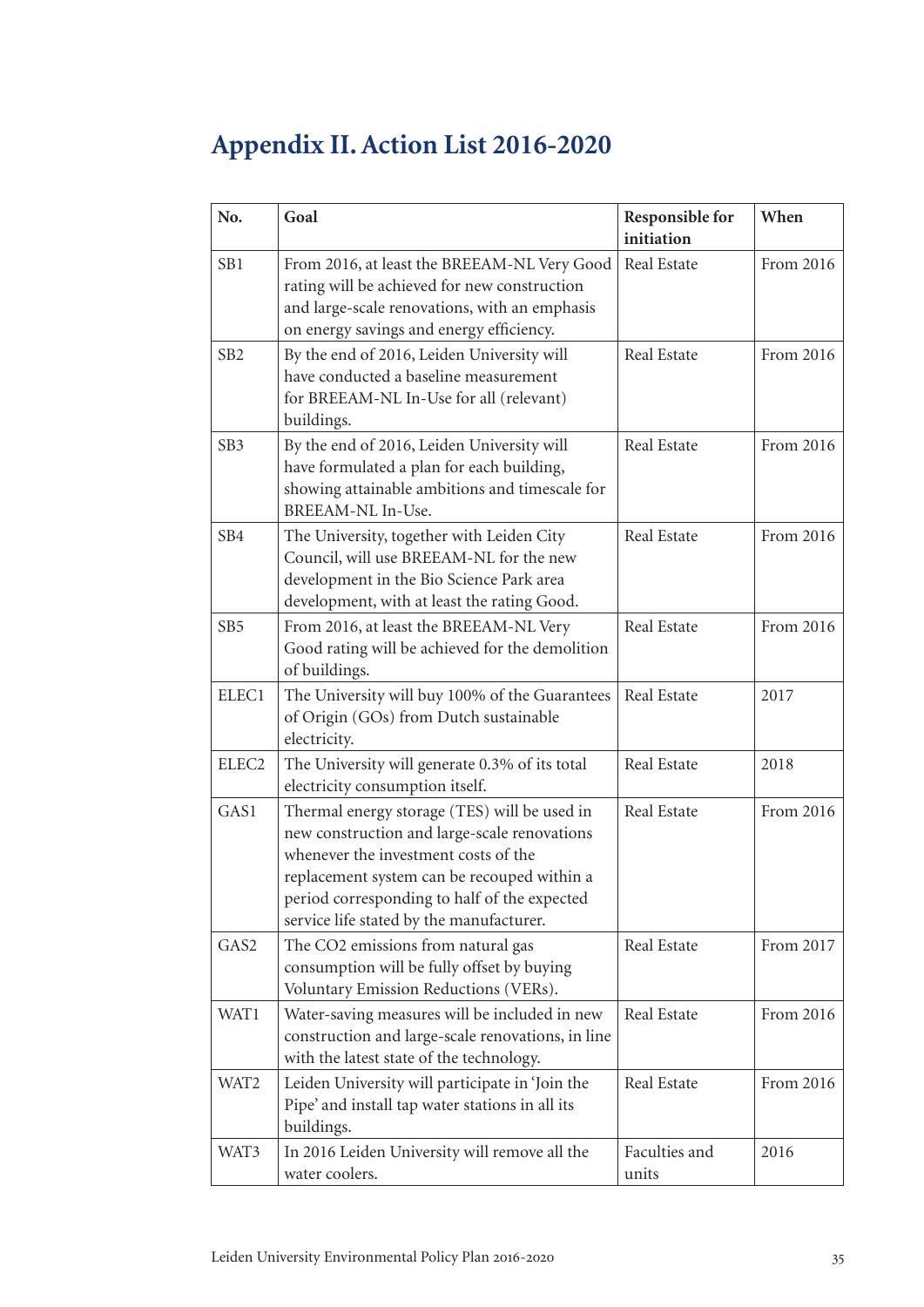| PRO1             | The University will use sustainability criteria for<br>all forms of procurement of goods and services,<br>where this is possible.                                                                                                                                 | <b>HSE</b>                                  | 2018      |
|------------------|-------------------------------------------------------------------------------------------------------------------------------------------------------------------------------------------------------------------------------------------------------------------|---------------------------------------------|-----------|
| PRO <sub>2</sub> | Leiden University will take the initiative to<br>encourage all Dutch universities to formulate<br>sustainability criteria for product groups where<br>national criteria have not yet been set.                                                                    | <b>HSE</b>                                  | 2016      |
| PRO3             | In 2018, depending on market supply and<br>prices, 80% of the product groups in the<br>University's restaurants will be organic and/or<br>fair trade; where possible they will be regional<br>products, and sufficient choice will be offered<br>for vegetarians. | <b>HSE</b>                                  | 2018      |
| PRO4             | In 2016 the University will investigate whether<br>the sustainability criteria for its investment<br>policy can be more closely specified, for<br>example in line with criteria used by pension<br>funds such as ABP.                                             | Administration &<br><b>Central Services</b> | 2016      |
| WAS1             | The external communication of the<br>Administration & Central Services Department<br>(BB) will be 95% digital, reducing its paper use<br>by 40% compared with 2015.                                                                                               | Administration &<br><b>Central Services</b> | 2017      |
| WAS2             | Each year the amount of waste per Leiden<br>University student will be reduced, to a<br>maximum of 25 kilos per student in 2020.                                                                                                                                  | <b>HSE</b>                                  | 2020      |
| WAS3             | The amount of incinerated commercial waste<br>will be less than 250 tons in 2020.                                                                                                                                                                                 | <b>HSE</b>                                  | 2020      |
| WAS4             | Collection points for plastic, paper and<br>commercial waste will be installed in all<br>University buildings (50 people or more).                                                                                                                                | <b>HSE</b>                                  | 2017      |
| WAS5             | From 2017, items that the University no longer<br>needs will be offered to staff and students via a<br>webshop.                                                                                                                                                   | <b>HSE</b>                                  | 2017      |
| MOB1             | Locations with at least 50 parking spaces will be<br>equipped with charging posts for cars.                                                                                                                                                                       | Real Estate                                 | From 2016 |
| MOB <sub>2</sub> | In 2016 an environmentally friendly removal<br>bonus will be included in the 'moving expenses<br>regulation' for staff who have a contract for<br>more than a year.                                                                                               | <b>HRM</b>                                  | 2016      |
| MOB3             | In 2016 Leiden University will investigate<br>possibilities for good, environmentally friendly<br>accessibility of the Science Campus.                                                                                                                            | Faculty of Science                          | 2016      |
| MOB4             | The standard mode of travel for business trips<br>with a travel time less than 6 hours will be the<br>train.                                                                                                                                                      | <b>HRM</b>                                  | From 2017 |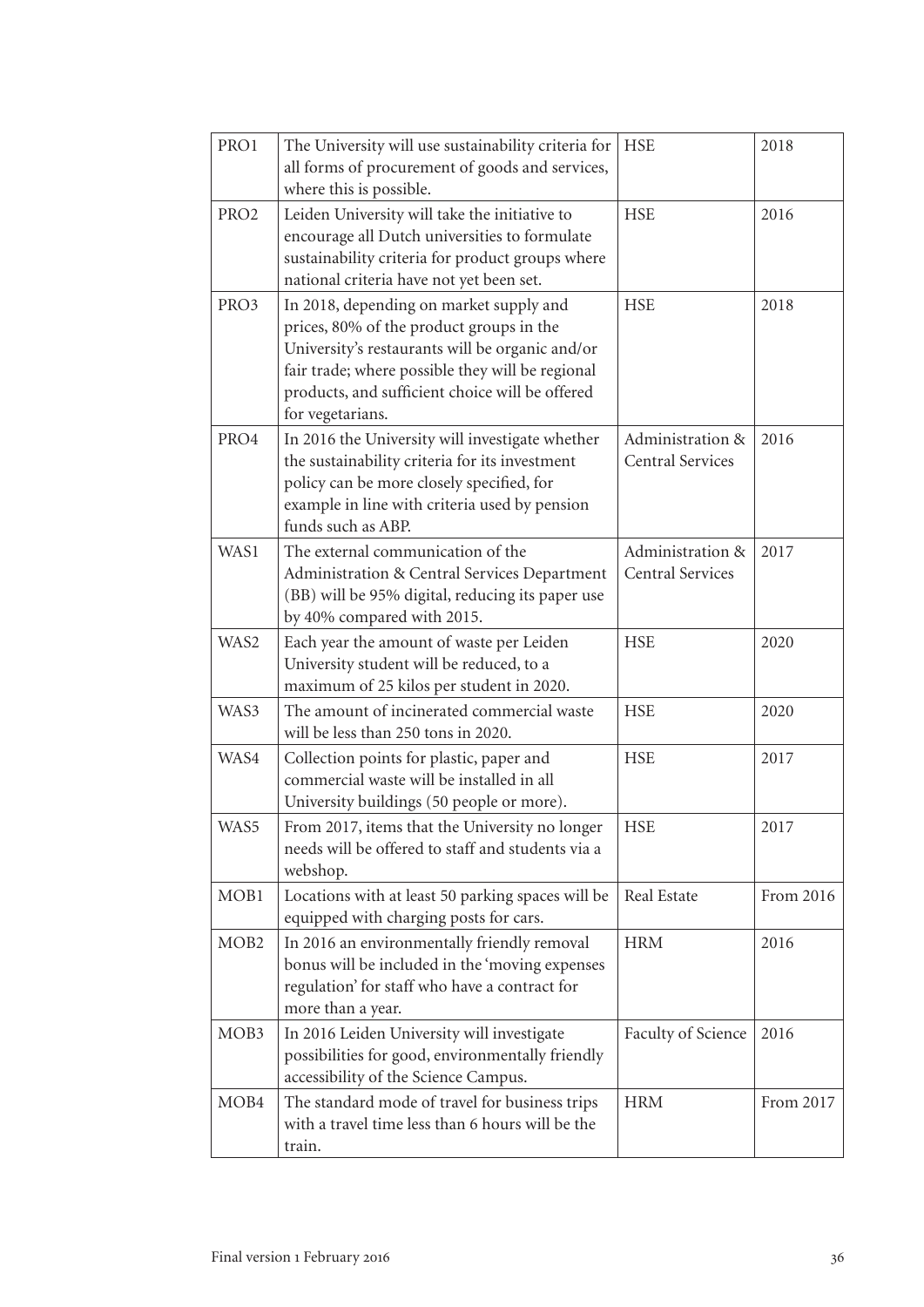| MOB <sub>5</sub> | In 2018 at least 90% of the CO2 emissions from<br>air travel will be offset via the Fair Climate<br>Fund, for instance.                                                                                                                                                                        | <b>HRM</b>                   | 2018      |
|------------------|------------------------------------------------------------------------------------------------------------------------------------------------------------------------------------------------------------------------------------------------------------------------------------------------|------------------------------|-----------|
| MOB <sub>6</sub> | From 2016, when new company vehicles<br>are purchased, they will be environmentally<br>friendly models.                                                                                                                                                                                        | <b>HSE</b>                   | From 2016 |
| EDU1             | In 2018 there will be a clear overview of all the<br>activities in the area of sustainability in teaching<br>and research at Leiden University.                                                                                                                                                | <b>HSE</b>                   | 2018      |
| EDU <sub>2</sub> | In 2018 there will be a communications<br>framework in which this overview can be<br>presented and supplemented in a user-friendly<br>way.                                                                                                                                                     | Communication                | 2018      |
| EDU3             | In 2018 the possibilities for including a<br>compulsory general studies core curriculum<br>course on sustainability in every bachelor's<br>curriculum will have been investigated.                                                                                                             | Centre for<br>Sustainability | 2018      |
| EDU4             | In 2018 the possibilities of a 'sustainability<br>endorsement' on degree certificates will have<br>been investigated.                                                                                                                                                                          | Centre for<br>Sustainability | 2018      |
| EDU <sub>5</sub> | From no later than 2018, the Centre for<br>Sustainability will offer a course on 'integrating<br>the theme of sustainability in existing curricula'<br>for interested teaching staff.                                                                                                          | Centre for<br>Sustainability | 2018      |
| EDU <sub>6</sub> | No later than 2018, one or more workshops will<br>be held in the Lorentz Center to explore how<br>research in the area of the environment and<br>sustainability can be developed further.                                                                                                      | Lorentz Center               | 2016      |
| AI1              | Converting the Environmental Policy Plan into<br>an action programme will result in a (step-by-<br>step) communication plan, including a content<br>calendar, in which the proposed environmental<br>measures will be supported by / translated into<br>effective and inspiring communication. | Communication                | 2016      |
| AI <sub>2</sub>  | The Leiden University Green Office will be<br>operational from the beginning of 2016.                                                                                                                                                                                                          | <b>HSE</b>                   | 2016      |